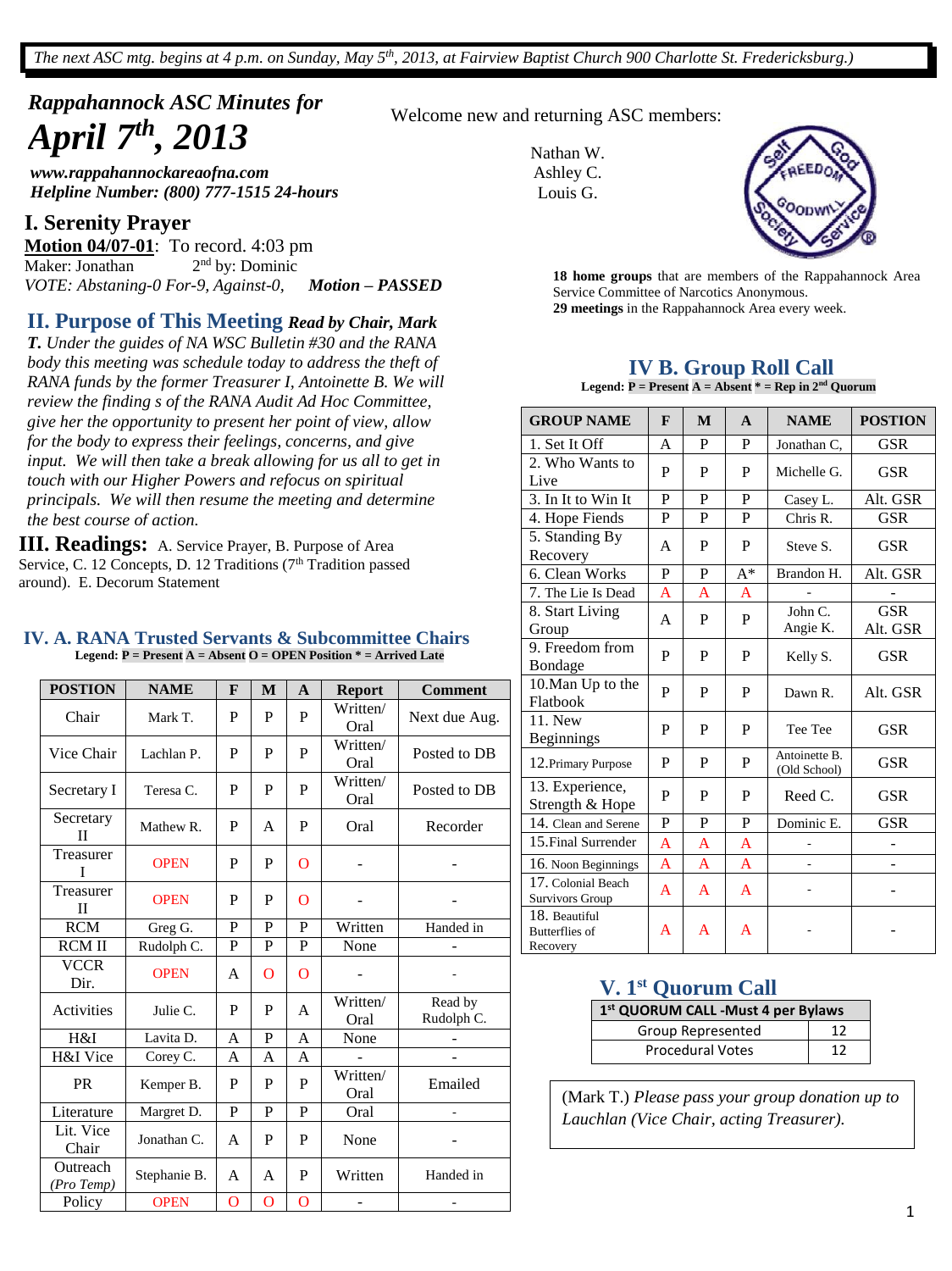## **VI. Adoption/Approval of Agenda**

| Motion 04/07-02: To approve April agenda.                                 |                                      |                                                                                                                               |                        |
|---------------------------------------------------------------------------|--------------------------------------|-------------------------------------------------------------------------------------------------------------------------------|------------------------|
| Maker: Casey L.                                                           | $2nd$ by: Antoinette B. (Old School) |                                                                                                                               |                        |
|                                                                           |                                      | VOTE: Abstaning-0, For-12, Against-0                                                                                          | <b>Motion – PASSED</b> |
|                                                                           |                                      | <b>Discussion:</b> (Kemper) I don't see Subcommittee Reports. (Teresa C.) They are not in there. (Kemper) Was that purposeful |                        |
|                                                                           |                                      | because to time restraints for the Special Meeting? (Mark/Teresa) Yes. (Greg G.) I don't see New Business, and I need some    |                        |
| money to go to the Region. There is also not a section for group reports. |                                      |                                                                                                                               |                        |
| *Amendments to Agenda                                                     |                                      |                                                                                                                               |                        |
| <b>Motion 04/07-02:</b> To add New Business after Old Business            |                                      |                                                                                                                               |                        |
| Maker: Steve S. $2nd$ by: Tee Tee                                         |                                      | VOTE: Abstaning-0, For-12, Against-0                                                                                          | <b>Motion – PASSED</b> |
| <b>Intent:</b> None given                                                 |                                      |                                                                                                                               |                        |
| <b>No Discussion</b>                                                      |                                      |                                                                                                                               |                        |
|                                                                           |                                      | <b>Motion 04/07-03:</b> To add Subcommittee reports & RCM report to agenda after Literature report.                           |                        |
| Maker: Greg G. $2nd$ by: Steve S.                                         |                                      | VOTE: Abstaning-0, For-12, Against-0                                                                                          | <b>Motion – PASSED</b> |
| <b>Intent:</b> None given                                                 |                                      |                                                                                                                               |                        |
| <b>No Discussion</b>                                                      |                                      |                                                                                                                               |                        |
|                                                                           |                                      | Motion 04/07-04: To waive reading of group reports unless a GSR wants to read report out loud. All reports to be included in  |                        |
| minutes.                                                                  |                                      |                                                                                                                               |                        |
| Maker: Greg G. $2nd$ by: Steve S.                                         |                                      | VOTE: Abstaning-0, For-11, Against-1                                                                                          | <b>Motion - PASSED</b> |
| <b>Intent:</b> None given                                                 |                                      |                                                                                                                               |                        |
| No Discussion                                                             |                                      |                                                                                                                               |                        |
|                                                                           |                                      | Approval of Minutes: Approval of March Minutes NOT done. Must be voted on at May ASC.                                         |                        |

**VII. Reading of Audit Ad Hoc Findings** (Read by Chair of Ad Hoc – Teresa C.) \***See hard copy handouts given at April ASC and attachments in email. Also posted online at <http://www.rappahannockareaofna.com/>**

(Teresa C.) *I wanted to point out per the report I just read that there were several copies of forged deposit receipts for Sept, Oct. and Dec. In addition to the forged checks that I included in the back of the report.* **No Discussion**

### **VIII. Antoinette B. opportunity to present her point of view**

(Antoinette B.) *Good evening family, I am a grateful recovering addict. I read the report and I am very much aware of what has happened. This has been tough, I don't know where to begin. I'll do my best to start from the beginning. I think in the beginning there were some signs and attention that was brought by other members in regards to the position and I probably should have heeded that. I thought I could handle that and take on the responsibility to do so. And um….I did not. There were some circumstances that were in my household that resulted there was a lot of lack here, and I'm just unfortunate in the how some poor decisions were handled. It effected, not only me but everyone in this area. Please forgive me this is very uncomfortable, very difficult. I will do the best I can to account to the body. As the report was read, all is true. The first time I didn't take the deposit it wasn't instantly or something that happened right away. It was a situation that occurred with the car breaking down and I didn't deposit the funds in the time that I had and I removed the funds in the hopes that I could put them back. What began to happen is it began to escalate and I began to feel like if I could just make it through one more Area and bring the paperwork in that it would give me time to put the funds back. As we can see it didn't happen like that, not at all. At present I owe this Area a great amends, not only the amends of bringing the money back but just the overall amends for the trust and integrity, dignity, and respect. The remorse, guilt and shame that I feel is unbearable. My finances are in great disarray. I am currently not working but I do receive a small compensation. All I can do is do what I can do from this point which is give what I can give and I don't want to be telling you guys something that I cannot give because I also understand that I can also go to jail for this as well. I really do know what to say, but all I will say to you is that I am willing and that I understand. I am doing my best to survive my feelings in regards to this and I am doing my best to do what*  is right. I do not have \$3,093 dollars to return to this body right now, today. If I had it, God knows I would do it *immediately. But that's not the case. Currently because my* INAUDIBLE *compensation is so small, I will only be able to do small increments until I find gainful employment. And be able to come back to the body each time and do what I can do to continue to get it done, cause exceeding that is not possible. It's not easy to sit here. It's not easy to not to run from responsibility. It's not easy to look at you guys and not feel what I am feeling. But all I can do from this point is ask the body could you please work with me so I can* INAUDIBLE, *that's all I can do. I cannot afford \$125 a month. I can't afford \$50 a month. At this point all I can do being that my income being \$110 and the things I already have going on in my household, I mean this is not like easy because I am still behind with what I need in my household. As of May 31st we will be coming out of the household and I don't know where I will be living at that point. But that doesn't matter.*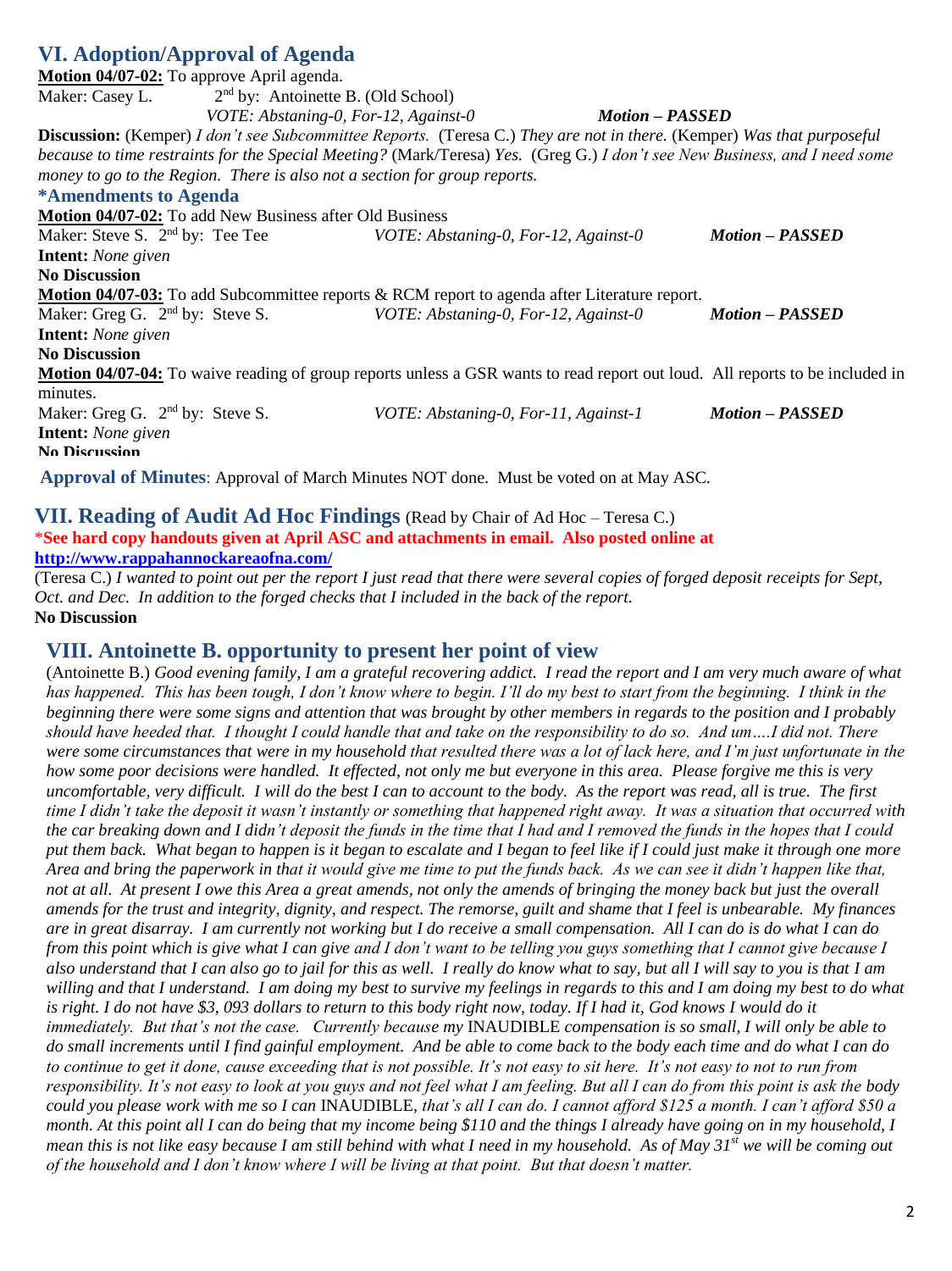## **VIII. Antoinette B. opportunity to present her point of view** *(continued)*

*What matters is for me to do the best that I can to get it to you and get it back. Just because I pay it back, I know it doesn't erase it, the harm that I have caused, the things that I have done. I can't sit here and tell you that it doesn't have an effect or like I don't care about it, it on me that I don't have some strong feelings of remorse…um. It has been a day to day process. I have talk to my sponsor at length and she has said to me and suggest to me that whatever payment arrangement that is made that I stick to it if that is gonna be the case and if there is an increase make sure I can do what I say I can do and not miss a beat with it. I'm sorry or I apologize, some aren't going to get it and I'm not trying to INAUDIBLE. I'm just trying to let you know what my circumstances are and what I can do. Today I only have \$40, I got a check for \$200 that has to go to my bills and I am bringing that before the body cause that is all I got right now. That's it, but I am willing to start somewhere, give something. I'm doing my best to forgive myself but its real hard because when I see when I have served when I had taken myself to a higher level, my whole heart for 9 years it is hard to be sitting in this seat, it's just difficult. So I don't have, I don't know if you want me to tell you exactly what I did because I don't know where all of it went, I can tell you where the majority of it went for whatever bills that I had, I did not spend it on anything luxurious like new tennis shoes, new shirt or a diamond ring or a necklace that I could have or a brand new car that I can turn it and give the money back. It was in such small increments but then it ended up to be a lot. And before I knew it, it was to the tune of \$3,000 and 90 dollars. Mark, as for you. I have so much respect for you but doesn't say a whole lot for what I've done. But I'm going to the best, not even my best to give this Area's its money back no matter what it costs. Cause I owe a lot. That's is. If anyone wants to ask me anything that's fine.* 

### **IX. Opportunity for Body to share**

### **Discussion:**

(Antoinette B. – Old School) *I talk to Ms. Cleo, your companion and she said not one penny of the money was put into your household. I asked her about the car breaking down and she said she wasn't aware of any money that you used to fix the car or put into the household. Is she lying?* (Antoinette B.) *My answer to that is if someone doesn't know what you are doing they are not lying. Cleo was not aware of what the source of the money was and she couldn't accurate tell you anything that was going on from my side of things, my work as well. She had no clue if there was additional money or if I did something to make a repair where the source was, it doesn't mean it didn't went into the household.* 

(Antoinette B. – Old School) *She said you didn't put in one penny, that she carried the whole load. So is she lying?* (Antoinette B.) *What I will share with you in regards to our household whatever bills I had on my side of the street those are the bills I paid. Ms. Cleo I don't really want to discuss her and you keep bringing her up…*(Antoinette B. – Old School) *I am bringing her up…*(Antoinette B.) *excuse me, she is not here.* (Antoinette B. – Old School) *I can get on the phone with her and I don't know, but she just said to me on the telephone, I just got off the phone from talking to her.* (Mark T.) *No, we don't need to do all that.* (Antoinette B. – Old School) *Well you said it was out of order, but she*, Antoinette B., *said the money was spent on her household and I've been told several time that not one penny was received by her*, Cleo*, for the household because she was paying all the bills and all the household expense.* (Greg G.) *I think the question was asked and answered so we can move on. The question was asked what was the money spent on and it was answered as household expenses. We can specify…* (Antoinette B. – Old School) *Excuse me, my question was is Ms. Cleo lying?* (Mark T.) *I don't know that it even matters where the money went. It's gone. Antoinette has sat her and copped to it and agreed to make every attempt to make restitution, I mean that is the point. So what I guess what I am getting at is it doesn't make any difference where the money went its gone. Antoinette is trying to give it back. So I guess that's where I sit.* (Kenny) *As I listen to your story Antoinette I can see that you are in a real bad situation as far as your living and everything like that. You got to have a place to live and put a roof over your head that's number one because I tell you what, there is nothing I can do if I don't have a place to sleep, I can't even focus. I'm just saying the process of recovering and we do know that we recover at some point and things begin to get better because I know you are looking for employment because as a matter of fact you have mentioned that to me in conversation. Whatever this board decides I know that you, we say a certain amount and you start working and you see that you can put more towards the amount of money that was displaced. Would you be willing to pay more if you can?* (Antoinette B.) *That is not going to be a problem. I would want to give more. For really, for real I really want to, to the best of my ability give it back as quickly as I can. I hope that makes sense for you. But I think that, I don't really feel like giving more is, is giving more. It is just paying back as quickly as I can what I able to do. It is not about what I am giving, I am doing what I am supposed to do and as I increase, most certainly I will want to increase what was done. I don't want to keep this lagging on, I don't want to have this keep dragging on. I don't want to keep going into meetings feeling the way I am feeling. I don't want to keep doing it. I am not saying it won't continue to affect me but I feel like I can deal with it a lot better if I know that I did my best and not only successfully cleaned it up.* (Greg G.) *I just wanted to tell you that I love you and I am in awe of your courage and wiliness to come here and face everyone. That obviously cannot be a simple thing. You did mention that you started out with \$150 and you couldn't do that*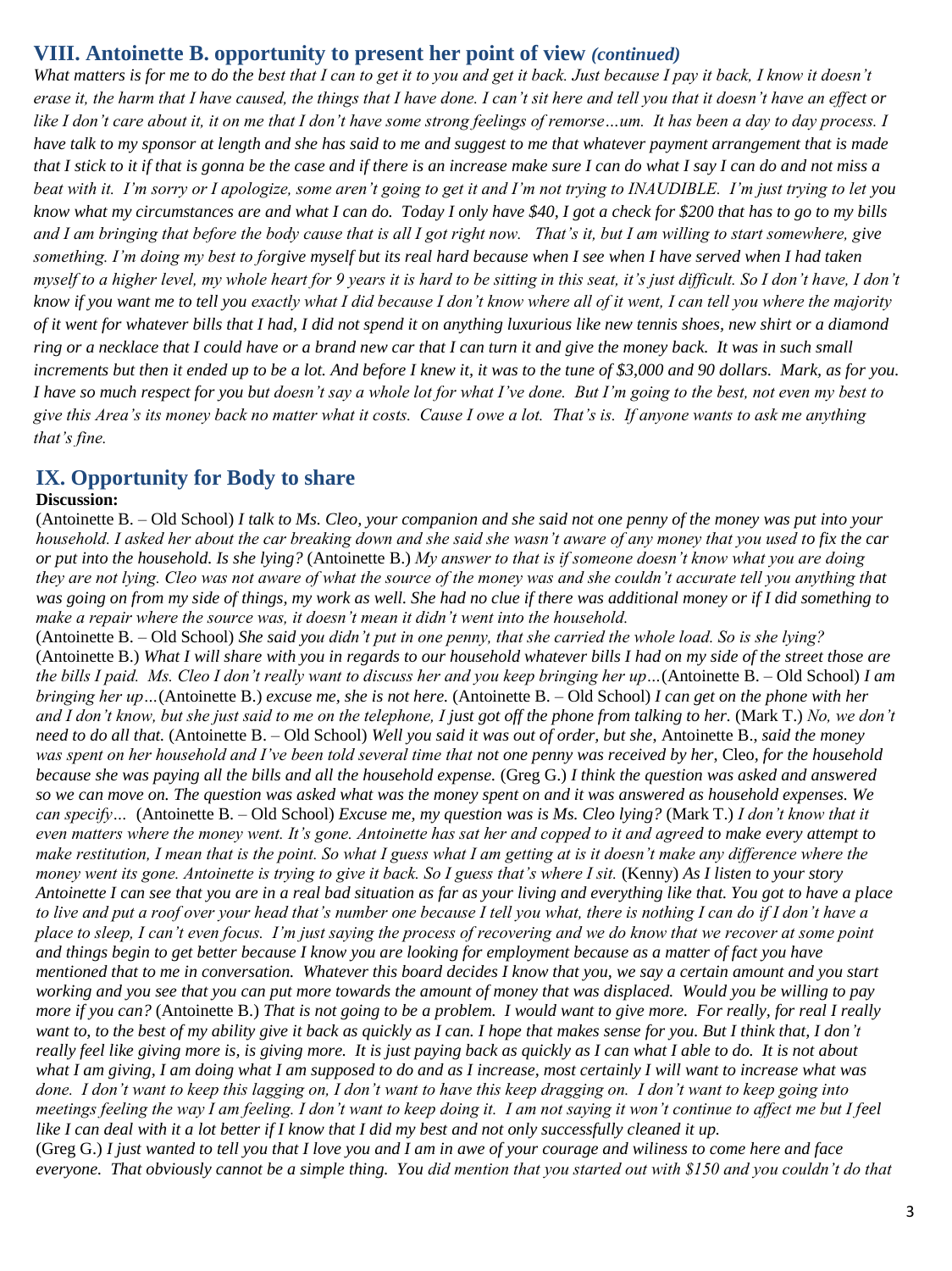## **IX. Opportunity for Body to share** *(continued)*

### **Discussion:** (Greg G.)

*or that you couldn't do a \$100 or even \$50. Did I hear you say a specific amount that you could afford as far as setting up restitution? Is it \$10 a month, is it \$25 a month? I mean what is it that you can afford?* (Antoinette B.) *To be honest with you, right now for me I can afford \$10 a week. That is it. Why? What I understand from the sensitive nature of this, what I understand is that I have to be consistent and I cannot miss a beat with it. So I am not going to sit up here and if I know that I am only getting \$55 a week, I can only give you \$10 of that because I still have to maintain a certain level of my expenses, whatever they may be. I still have an 18 year old son at home, he still has to graduate and get out of school. It is a real tumultuous moment in my household. I am not even gonna sit here, it is no like time to play no games. It not only my life on the line there are some other lives on the line right here. So I can only do what I can do right now. Now I actually brought \$40 with me because that will give me time for the unemployment to build up so I can continue to make consistent payments. My goal is to be consistent and when I can increase and be able to come back to the body and say okay I have a job, I may have two jobs, I may be able to do x, y, z to execute it. My main point to not take on too much because it already too much. It is already too much.* 

(Greg G.) *I appreciate that and I understand. I think that when it comes down to resolution and restitution we need to be specific and I believe part of this meeting today is going to be writing an agreement with you to specify exactly what the payments are going to be. I would recommend that it not be on a weekly basis but it be on a monthly basis and you show up to the Area Service committee meeting every month with your payment. Obviously that is going to be in writing and at some point if you are willing to make a larger payment that a new agreement is drafted. If you get a job and now you say I can pay \$80 a month then we draft a new agreement and that will be part of the resolution today but obviously it is going to have to be specific as to how much it is going to be and what the terms are.* 

(Antoinette B. – Old School) *I have a question. Do you think it's fair that you should take 8 years to pay us back the money that you stole from us five or six months? I you pay us \$10 a week that would be 8 years to pay our money back. Do you think that is fair?* (Antoinette B.) *Ms. Antoinette B. all I can say to you is that I can only do what I can do. I don't have it or even if I get incarcerated you wouldn't get it. I am being real.* (Antoinette B. – Old School) *You stole it.* (Mark T.) *Let her answer the question.* (Antoinette B. – Old School) *That is a yes or no answer. Is it fair for her to take 8 years to pay us our money back? Yes or no.* (Antoinette B.) *I really can't answer that.* 

(Rudolph C.) *I think that, Antoinette I love you first and foremost. I am really real sympathetic and empathetic with you right now and I have been since this ordeal. I am not here to poor no more salt on the wound. I think that whatever you are able to do should be whatever you are able to do. Shouldn't be a matter of politics and finical break down and all. Just having the wiliness to pay back your restitution, that's it. I love you. I can't even image that no one sitting here this table can even image what you are going through spiritually, emotionally, mentally, none of that. None of us. Because on any given day when one of our defeats has become public we don't know where we are gonna be at because no of us has been put in that position. It takes a lot of courage to do what you are doing right now. I don't think I would have had as much courage as you to sit in that seat in front of this body and try to make an amends and that takes a lot. So keep holding your head up, keep coming to the meetings because we still need you. We still need you. The newcomer needs to see that even with our mistakes, even in our wrongs, we still show up and we still don't get high no matter what. And that's it. And that's all I got. I love you.* (Dominic) *Antoinette, we all love you. I understand where you are coming from. The Pinkerton in me wants to know where every damn penny went and what happen to it. I think that is a justified question, but whether we can get the answers today or ever or whether it is fair or not. Obviously I don't think you think it is fair. I know that in my short time here and knowing you, I know that you have a tenacity about you and with your personality I know that you aren't going to try to stick with just \$40 a month. I believe that you are going to surpass what we are asking you to do. And there are all sorts of way we can do it. We are here to help. Myself I am not turning my back on you. I am ready to brain storm and figure out ways we can raise money, there is all sorts of things we can do. It's just money. We are already building our fund back up. I don't know where we are at now, but I know it is a lot better than it was. I think that everyone needs to start thinking about how we can get it back and how we can help Antoinette instead of what was wrong and get into the solution, the problem is already there. That is what I think we need to focus on now because the quicker we do that the quicker the funds are back, quicker you stop feeling the way you are feeling. And everybody gets something out of it. Opportunity for everybody to pitch in and do what we can to help another addict. And again I just want to say we love you and we need you. I need you. Thank you.*

(Teresa C.) *Thanks for being here. I know it is not easy. It is not supposed to feel good, that is part of the point. I have definitely eat my fair share of humble pie along the way and most of it I brought upon myself. I have felt weird through all of this because I am the new girl from another area and I am watching you guys and I am trying not to be the kid from out of town scratching my head going this just don't make a whole lot of sense. But it is what everyone is doing here, I am a big proponent of not having a bunch of cash floating around. Because I don't know who you are, but I know who I am and I don't' trust me on some days. And I have been at this for a while. Having said that, we, the Area, also stated in the Audit Report, did not do our jobs. In our Bylaws it states that the Treasurer I is to follow the guidelines from the Treasurer Handbook from World Service. That doesn't mean that if you aren't the Treasurer I, if you are the Secretary, the Chair, a GSR then your job is read that book and find out what exactly the Treasurer's job is. That way we can all keep each other in*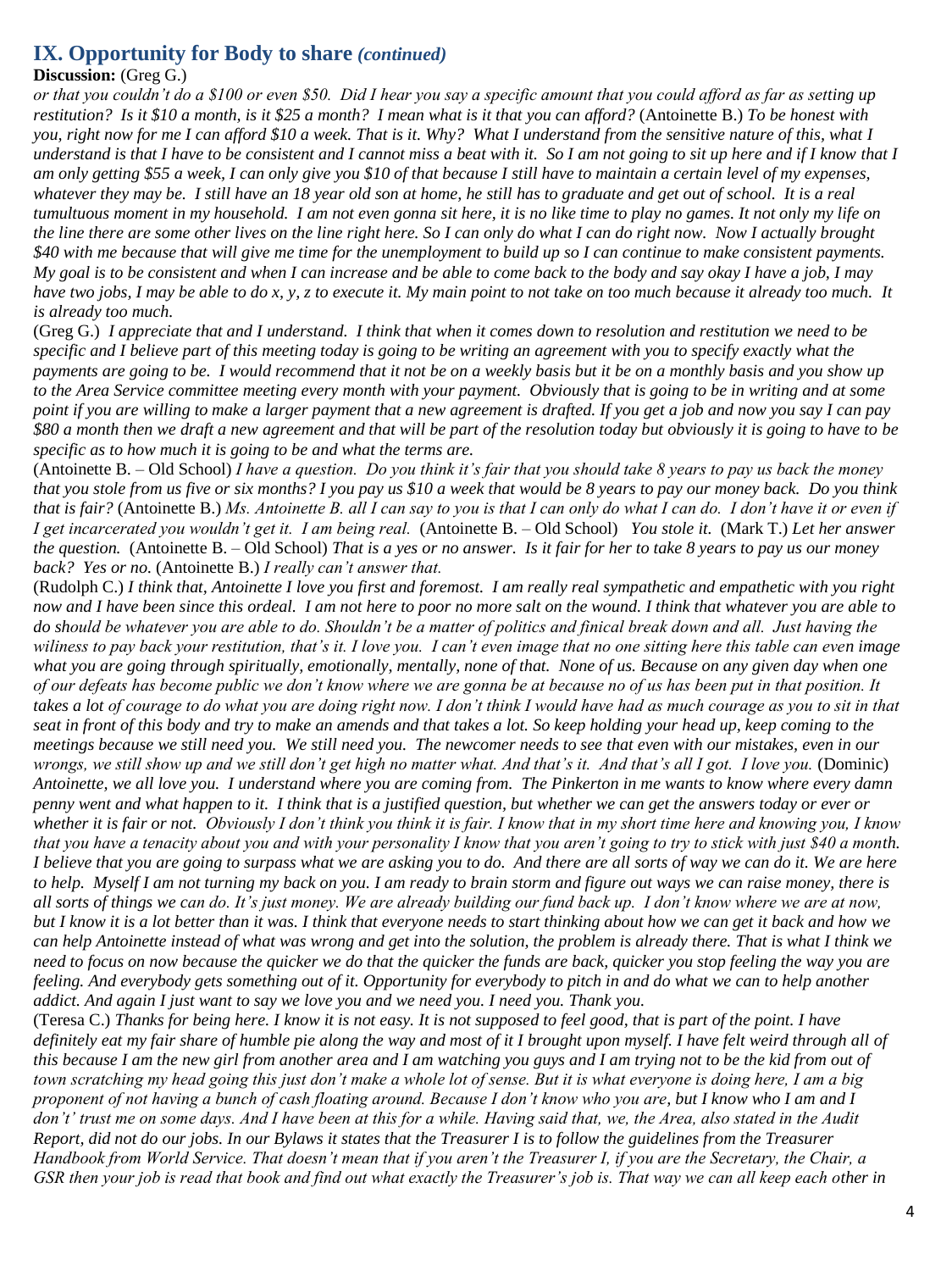### **IX. Opportunity for Body to share** *(continued)*

#### **Discussion:** (Teresa C.)

in checks and balances. That is why our predecessors wrote these guidelines is to help us from hurting ourselves. I think it *is important that we give the opportunity for restitution because it is real important for us to be part of the process to allow folks to be able to clean their soul. It is painful something to have to go back and clean up a mess that I have made in my life and if seems as it takes forever to do it, but I feel free when I am done. I don't have a credit card today because I am cleaning up my past credit, I don't need one and I am not good at having one. I want to speak for a moment on the last subcommittee that I chaired. The first subcommittee was about the Audit and everybody showed up and dug in, we all had our parts to figure out what was taken and where did we fail. When we have the second subcommittee which was to write you a letter, send it certified mail, thank you to the post office I don't' know if you actually every got it but I do know you got it in email. And to work on some loose guidelines as to what is it that we do now, how do we go about this, including calling World Service. Everyone was invited to come and be a part of this subcommittee. Only one person came to the meeting and two others that could attend the meeting however they still gave their time and service to the committee. That one person was Antoinette B., the other two were Mark and Lauchlan. I want to speak to Antoinette B.* (Old School) *because I get where she is coming from. I have been here for a while in Narcotics Anonymous, in service and I have seen some changes that are not comfortable. That we as members don't do, what we used to do and what we do do we don't do it as well as we use to do it. When we took a service position we read what was involved and service literature on how to do it and we took pride in being a part of and do it well. We didn't say "Oh, this month I didn't get around to doing it" whatever we had committed to do. We check each other in check by really being involved and not half-heartily. And today we have more occurrences of this kind, where we allow people to hurt themselves, as we say– here is a knife, go ahead and fall on it. When I spoke to World Service they said that our job is to help the groups with their money and help guide them. Our job is not to give people consequences. I think it would great if it could all be paid off for you and the Area. As far as restitution I don't want you to make a commitment that you can't keep, you did that once and it didn't work out so well that is why we are here. I want you to make a commitment that you can keep, that you will keep because that will help you. Which is an example to others. For me when I am not humble, no matter what it is I typically have consequences. When I looked at you that day at the bank I was worried for you. I am grateful that I had relationship with your sponsor and felt that I could call her because it made me feel safer knowing you had this network around you. I am glad that you have tenacity and are showing up, that you have a tough personality – I respect that because I have one too. I know that there is a Higher Power involved in this and it is going to come out however it is supposed to. That's all I got.* (Steve S.) *Here are the facts, that facts are she is broke, for us to expect we are going to get the money back is way overblown, we shouldn't expect anything. That money is lost as far as I'm concerned, she doesn't even have a place to sleep. How the is she going to pay her bills? You think she is going to give us money first before she takes care of her own? That is the way I look at it. I think it is gone and we move on and leave her alone, stop belaboring this thing. We are not going to put her in jail, we aren't going to do that. We aren't going to chastise her in that respect, so it is finished, let's move on. Collect some money and leave her alone.* (Etta F.) *I've sitting quiet mainly because the situation is so close because Antoinette is my sponsee. I'm an addict in recovery and in my walk I haven't always done the right things too. I haven't ripped off an Area, boy that's a tough one. And I've watched her pained up and stay in contact with me the entire time. And I've watched her remorse and I've watched her wiliness to give something back. One thing about recovery we talk about God in our 12th step, accountability, commitment and responsibility. Our responsibility to our recovery process and as I can see her from the tone and pulse of what is going on this floor is that we have read bulletin #30, we know that we have an obligation to try to keep the addict in recovery and not to chastise. That is not our goal here. Everyone has feelings, some people are angry and some people aren't saying anything. Some people are mad as hell and would like to see her go to jail. The bottom line, just like she said, if she goes to jail she can't pay us back. And if she is here and she is offering to do \$10 a month then that is part of the recovery process to allow her to stay and process any restitution as part of her amends. To wipe it clean and say we are sorry that this happened and we are going to let you off the hook that is not keeping her…As her sponsor I believe she has the responsibility to pay back every dime no matter how long that takes. We are not here to say whether it is six years or twenty years. This Area has suffered this before and most of you all were not here before. Mark you were. When we were ripped off for a major amount of money and this Area fell, completely. We happened to have enough people to keep going and we can continue to do business at this point and time. But the reality is she has a responsibility, not to be let off the hook, but to pay this back. If she can pay us \$10 month, in my opinion that is fine until she can give us more. But to say*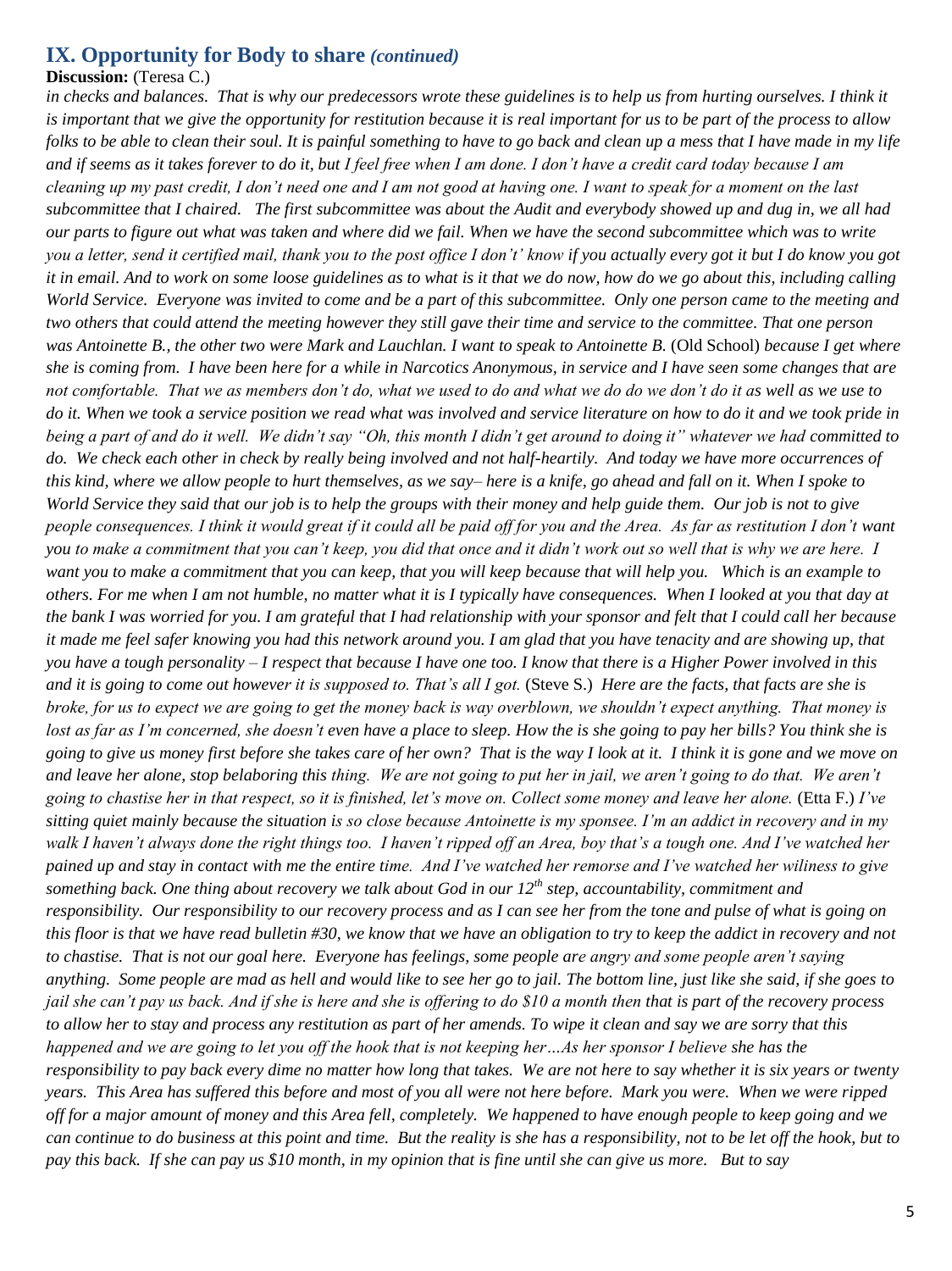### **IX. Opportunity for Body to share** *(continued)*

### **Discussion:** (Etta F.)

*wipe it clean, no we don't wipe things clean. That is not the way this needs to be done in my opinion. She has an obligation here to make restitution because that is what she grows from. That is how she stays in the recovery process. If you wipe it away you are saying it is okay to do what you did, now go do it to somebody else. By saying that you need to pay this back, she is already aware she needs to pay this back and is willing to do so. Let's keep her in the process of recovery. So my suggestion is not to turn the other way on it, even though it is a small amount to start with and could develop into something else. But obviously we are not starting where we have started before, we have a little something and I am sure that we as an Area will work towards putting monies back in the coffer. It is a most unfortunate situation and truly a humiliating time on her part. But at the same time we must stay in the process, when we make amends it is how do we make this right. It's not we walk away and she didn't say she I'm sorry and …she said I am willing to pay this back. So in acknowledgment on both sides staying in the process is very important. Thanks.*

(Antoinette B. – Old School) *I want to say to Antoinette's face, I don't want to say something behind your back. Want to talk about defects, want to talk about criminal activity; embezzlement, forgery and utterance, grand larceny on 5 different counts. The reason why I believe that we as a fellowship keep getting ripped off by predators. Like I said I don't believe a word that just came out of her mouth and I have the right to believe that. I would give her an academy award and that is how I feel. So we have predators, as long as predators know all they have to do is come in and cry and ask for forgiveness*  and bam, they walk away. That is why we talking about \$50 thousand stole here, \$10 thousand in DC. The \$50 thousand *all the money spent on…these people are using us. This is predator or criminal behavior that goes way beyond character defects. Way beyond character defects. I believe in my heart that when she stole the money she didn't have any intention of paying one penny back. If she pays \$10 a week back, I will be shocked. And I don't care if everybody in this room to forgive her for the money, at some point Narcotics Anonymous we are not judges, but the judge down in Fredericksburg, he*  is a judge. And he is the one that judges criminals, not the people in Narcotics Anonymous. So I say let her walk. Tell me *it's a defect of character. You see if a judge would say it's a defect of character, forgery, utterance, grand larceny, embezzlement. You tell me that is a defect of character. And I wanted to say it to your face, I don't believe one word that came out your mouth. Thank you for letting me share.* 

(Etta F.) *Everybody has the right to their opinion, but what I will say is if I asked for an account of the amount of people who are sitting here with felonies that happened to be sitting here with utterance and forgery or has anything to do with money that is sitting at this table we would probably be having a table with lots of hands up. I embezzled over a \$100 thousand and never got caught for it. And I sit her before you with over 20 some years service experience and I happened to have hit Narcotics Anonymous by the grace of God. Only. I am not exempt, I don't take treasurer positions. I am good with a lot of stuff, but I am cool with it. I have enough problems with handling my own. But I am not going to sit here and allow that statement to be made, before I cast a stone I will look at myself first.* 

### **X. Spiritual Break**

### **XII. Resolution, Recovery, Restitution** (Chair, Mark T.)

(Mark T.) *Hope everyone had a good spiritual break. Antoinette what we have here is a letter of intent which is basically admittance and then we have a payment agreement with a blank on it. We have a notary on call. My question to you is, are you willing to sign this and is that what you are willing to pay, \$10 a week or \$40 a month?*

(Antoinette B.) *Yes I am willing to sign the paperwork. \$40 a month is what I can do right now.* (Mark T.) *Okay, that answers my question. So is everybody clear on what I just said?* (Body) *Yes.* (Mark T.) *Okay, at somebodies suggestion I am going to ask for a motion to accept those terms, a 2<sup>nd</sup> and then I will call it to a vote.* (Matt R.) *Shouldn't we do 2nd quorum call before we vote and take a count?*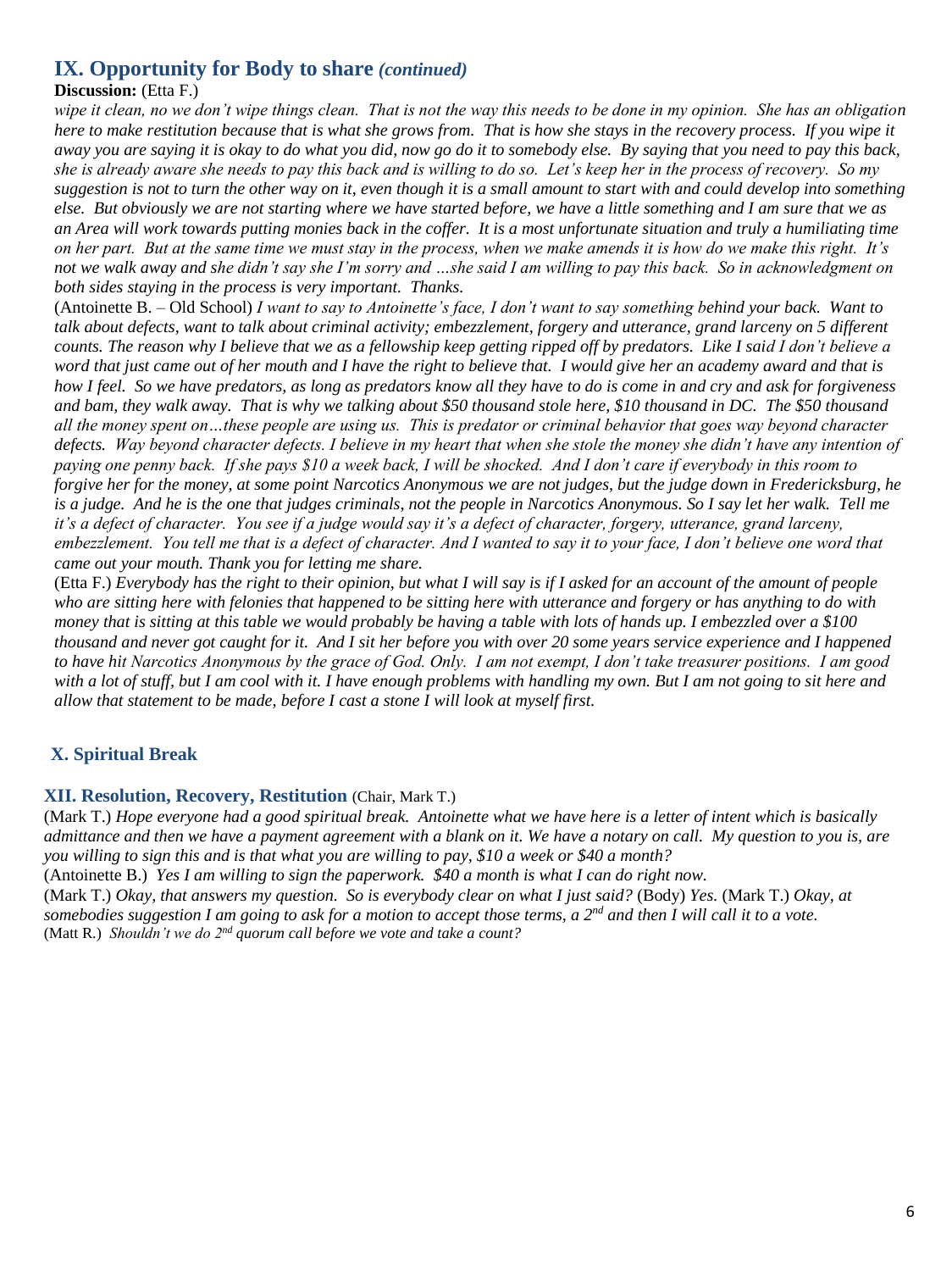# **XI. 2 nd Quorum**

Take by Tersa C., Secretary I **Legend: P = Present A = Absent**

| <b>HOME GROUP NAME</b>                | P/A | <b>NAME</b>           | <b>POSTION</b> |
|---------------------------------------|-----|-----------------------|----------------|
| 1. Set It Off                         | P   | Jonathan C.           | GSR            |
| 2. Who Wants to Live                  | P   | Michelle G.           | <b>GSR</b>     |
| 3. In It to Win It                    | P   | Casey L.              | Alt. GSR       |
| 4. Hope Fiends                        | P   | Chris R.              | GSR            |
| 5. Stand By Recovery                  | P   | Steve S.              | <b>GSR</b>     |
| 6. Clean Works                        | P   | Brandon H.            | Alt. GSR       |
| 7. The Lie Is Dead                    | A   |                       |                |
| 8. Start Living Group                 | P   | John C.               | <b>GSR</b>     |
|                                       |     | Angie K.              | Alt. GSR       |
| 9. Freedom from Bondage               | P   | Kelly S.              | <b>GSR</b>     |
| 10. Man Up to the Flatbook            | P   | Dawn R.               | Alt. GSR       |
| 11. A New Beginning Group             | P   | Tee Tee               | GSR            |
| 12. Primary Purpose                   | P   | Antoinette<br>B. (OS) | GSR            |
| 13. Experience, Strength &<br>Hope    | P   | Reed C.               | GSR            |
| 14. Clean and Serene                  | P   | Dominic E.            | GSR            |
| 15. Final Surrender                   | A   |                       |                |
| 16. Noon Beginnings                   | A   |                       |                |
| 17. Colonial Beach Survivors<br>Group | A   |                       |                |
| 18. Beautiful Butterflies             | A   |                       |                |

**2 st QUORUM CALL -Must 4 per Bylaws** Group Represented 13 Procedural Votes 13

#### **XIII. Summary and Next Steps** (Chair, Mark T.) **Motion 04/07-6:**

Maker: Antoinette B. (Old School/Primary Purpose) 2<sup>nd</sup> by: Dominic

To accept \$40 a month from Antoinette B. for restitution until \$3.903.37 is paid in full. To accept signed Letter of Intent. **Intent:** *None given.*

*Abstain- 1, For-12, Against-0 Motion – PASSED* **No Discussion**

(Mark T.) *Unless anyone has any objections I am going to let Lauchlan carry on this meeting while we go with the Notary and take care of this.* 

# **XIV. - XX. Reports**

**XIV. Chair Report**: Written by Chair, Mark T., read by Vice Chair, Lauchlan P. (Quarterly):

#### Hello family,

Thank you for being here today, serving the newcomer and for your continued support as we grow through our recent financial challenges. I am grateful and proud to be a part of this body.

 This past quarter we were blessed with a new Literature Assistant, Jonathan C. and Secretary II, Matt R – Welcome! We are currently looking to fill Treasurer I & II, VCCR Director and Policy Chair so please announce these opportunities to serve. A link on the front page of our website has current openings and the requirements.

I attended PR Subcommittee in January which resulted in our beautiful new meeting lists that are now printed on legal size paper – great job! I also attended the Audit Ad Hoc Committee meeting in February and participated in the Special Ad Hoc Committee in March. These committees worked hard guided by WSC Bulletin #30 and I am grateful for their diligence and focus in maintaining principles over personalities in these challenging sensitive matters. I am hopeful for healing and growth for our Area as we move forward.

As the acting Treasurer, along with our Vice Chair, I would like to cover the current details of our financial standing and activities. Per motion 03/03-08 on March 9<sup>th</sup>, Lauchlan and I closed the RANA bank account that had fraudulent checks cashed against it. We also opened a new bank account with a beginning bank balance of \$1,318.21. That is the \$337.91 that was in the old account plus the \$980.30 collected last month at Area. Per motion 03/03-10 I also wrote a check to Free State for \$620.46 which was signed by myself and Lauchlan. This gives us a remaining balance of \$697.75.

I used a temporary check that was given when opening the account so we still need to purchase checks.

As always please feel free to contact me for compliment or concern. In loving service, Mark T.

**Discussion:** (Steve S.) *I need to reassure my group because we took a vote on whether we were going to give any donations. And I know at this time we need to make donations, but my group decided "No, we don't want to make any donations." I would like to bring back and reassure my group that it is okay now to start making donations. So how is the money being handled?* 

(Lauchlan P.) *Currently Mark and I are sharing the Treasurer duties, right now I am the one that is counting group donations, Area donations and writing them on this sheet. We have the receipt book with all receipts that will be handed out to each group member. Mark and I go together to make the deposit in the set amount of time so that will be Tuesday. I believe our Bylaws states two days after Area. We will both go there and make the deposit, likely tomorrow. We have the deposit slip so we will do our best to follow the Treasurer's Handbook. Other than that we will have as much transparency as need be as far as the bank account is concerned. I do have the deposit slip right here for Carter Bank & Trust for March 7th, 2013*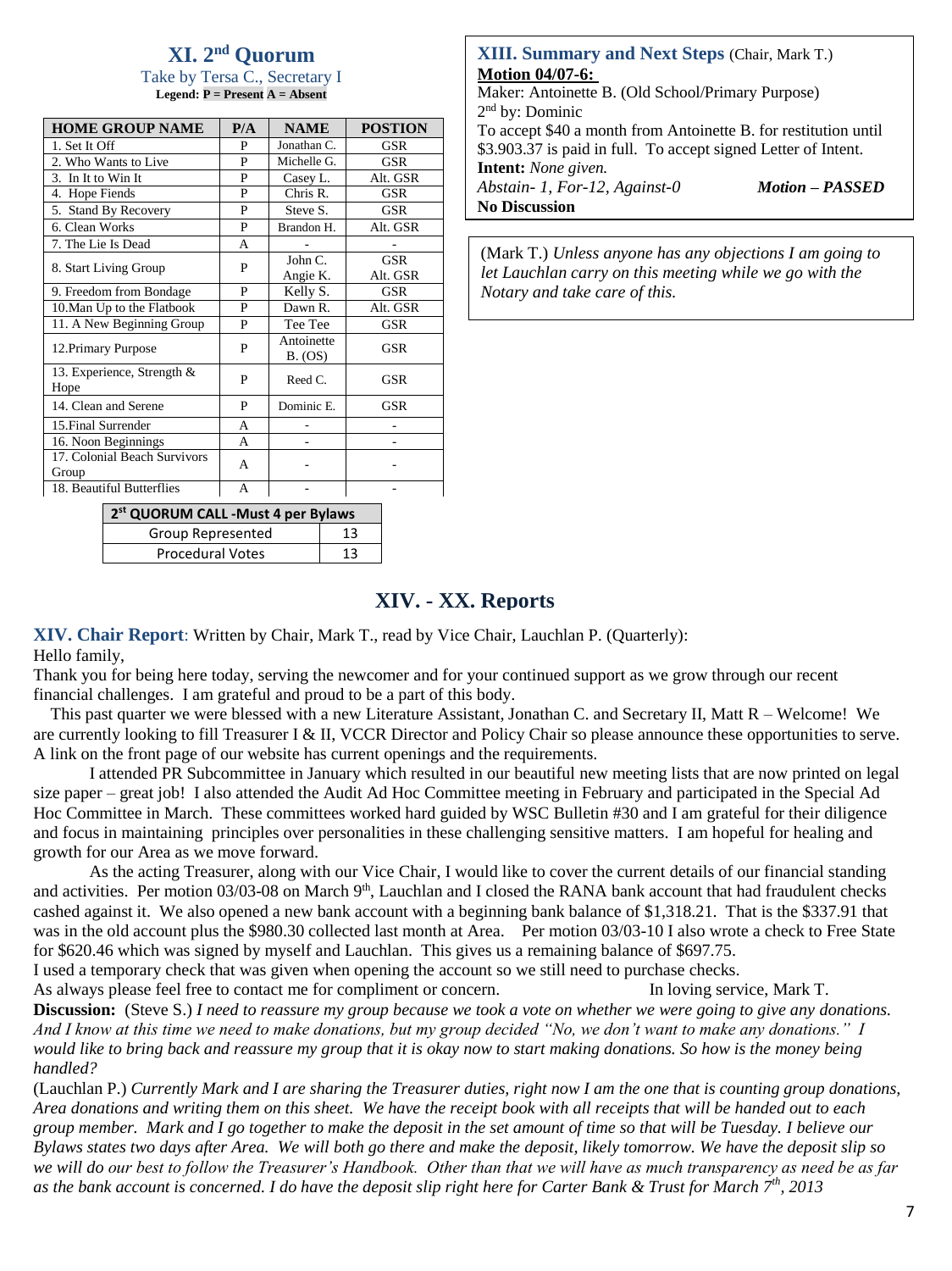# \ **XIV. - XX. Reports** *(continued)*

**XIV. Chair Report** *(continued)*: Written by Chair, Mark T., read by Vice Chair, Lauchlan P. (Quarterly):

**Discussion** *(continued)* (Lauchlan P.) *There is your \$1,318.21 and also in the checkbook here we have the one check written on 3/9/13 to Free State, check number 1 for \$620.46 with an ending balance of \$697.75.I*

(Steve S.) *I'm good with it, I just have to convince my group.*

(Lauchlan P.) *I am not a 100% sure, but I believe that the minutes will have some sort of as far as accountability as far as this is concerned. I don't know how it is going to be set up cause I don't think I am going to do all that, I just count money. In is in the March report, I just do all the work and he takes the credit.* (Body) *Laughs.* 

**XV. Activities Report**: Written by Chair Julie C., read by Rudolph C.

ASC,

First of all I would like to thank the ASC for allowing me to serve.

The speaker jam was an awesome success. I would like to thank everyone who actually came out and supported our area event. A special thanks to the God of my understanding, all the active activities committee members, Etta, Cleo, Ernest, Kemper, my hubby Rudy C., Lauchlan, Kevin, and Antoinette B. for going the extra mile to help to make the speaker jam successful……..

Here is a complete date by date breakdown (to the best of my ability):

December 2, 2012- check to "High Peak" in the amount of \$245.00 for 30 t-shirts; sold for \$10.00 a shirt. February 3, 2013- check written to Activities for food, rent on facility, recorder, and to add to new t-shirt order for speaker jam \$450.00

1. We sold 26 t-shirts(pre-speaker jam) \$260.00

2. We added \$20.00 from, check for Activities, new t-shirts with a remaining t-shirt count of 4. The total for those are attached with invoice(280.88)

3. The new t-shirts will be on sale at speaker jam for \$12.00, Qty. 30; proposed gross \$360.00 plus 4 pre tshirts \$40.00 which we will gross \$400.00

March 7, 2013- See food receipts from BJ's, Wal-Mart, and Dollar General

1. After food purchase……..\$181.95

2. After partial payment to Juxtapose…….\$106.95 (which we will use for change)

We made a total of \$912.29and the committee voted and donated \$50.00 to the church which left \$869.29. Once we receive the \$30.00 donation from Juxtapose we will have a total of \$899.29. \$500.00 goes back into activities budget and we are donating \$399.29 to area!!! There is also a detailed report on monies spent, receipts, and invoices.....We will be meeting on April 19,2013 to discuss bonfire activity for the  $4<sup>th</sup>$  of July.

In Loving Service, Julie C.

**Discussion:** (Rudolph C.) *We still do have 2 t-shirts, a medium and a small t-shirt for sale. We had a mishap, I guess the people that bought the t-shirts got the wrong size and they gave them back. We paid ½ the amount to Juxtapose on March 7 th of \$75. We will also be preplanning for a blue and white dance hopefully in November. I am going to have Greg G. and Matt R. help us count this money so everything is accounted for. I am going to ask for any questions I can once I answer those questions to the best of my ability I have to be excused to go take care of some personal business.*  (Mark T.) *Thank you Rudy, that was a great success.* 

(Kenny) *I want to add to what Rudy said because he allowed us to sell some crystals, me and wife's crystals at that Speaker Jam, N.A. crystals. And what we said was 50% of sales would go to Area.* (Etta F.) *\$50 donation.* (Body) *clapped.*

**XVI. Secretary Report I**: Written by Secretary I, Teresa C., read by Secretary II Matt R. as Teresa was with Notary, Chair Mark T. and Antoinette B. to sign Letter of Intent and Payment Agreement. Good afternoon,

Hope you all had a wonderful Easter and are enjoying the beautiful spring weather, I know I am! This past month I served as your Sec I and Ad Hoc Chair and once again deepened on Matt to quickly print out last minute documents for today's meeting.

GSRs please be sure to pass your group donations up to the front so we can get the deposit prepared and receipts written.

The contact sheet is going around, please ad yourself if you are new, update for yourself and if you see something that is not right – write a note so I can update it. If you are willing to reveal your contact information for RANA business ONLY – please circle YES. If NOT circle NO. Remember to list email addresses that are safe for use with RANA information.

I updated the AREA SERVICE COMMITTEE REGISTRATION/UPDATE FORM that WSC asked us to update via their online form on March  $18<sup>th</sup>$ . I also have received a confirmation from them via our PO Box and will file it with this month's documents.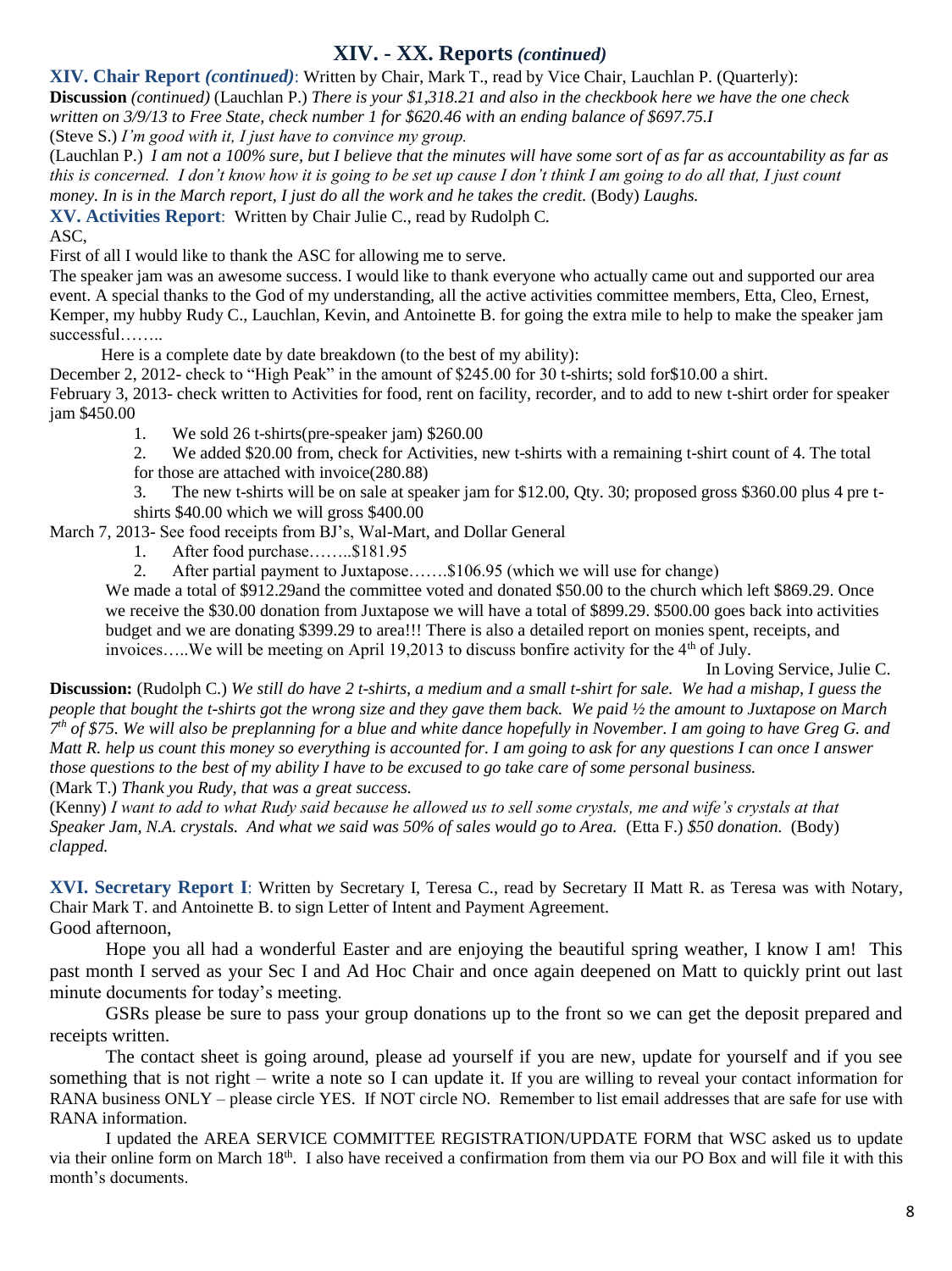### **XIV. - XX. Reports** *(continued)*

**XVI. Secretary Report I** *(continued)*: Written by Secretary I, Teresa C., read by Secretary II Matt R. as Teresa was with Notary, Chair Mark T. and Antoinette B. to sign Letter of Intent and Payment Agreement.

I would also like to thank Lili D. as she and I have started the large task of filing all of RANA's past important documents and archives. We will continue to do so and hopefully will have this task completed by June. I hope our efforts will help the next generation of RANA service members to be organized and effective…even though we "ought not to be organized" I don't think our predecessors meant for our files and documents to be a collective maze of madness

I would also like to thank Old School Antoinette, Mark and Lauchlan for their service on the Ad Hoc Committee for sending the certified invite letter to our former Treasurer I as well as their input and dedication for giving guide lines for the letter of intent payment agreement guides and securing a notary. I would also like to report that I spoke to Steve Rusch, Fellowship Services Team Leader at NA World Service in regards to the matters of the Ad Hoc Committee. I was impressed with the WSC quick response and personal availability to share their experience strength and hope on this very important and sensitive matter.

March minutes were sent out 6 days late this past month on March 21st.

I did not have an opportunity to calculate the exact figures for printing this month, but I estimate we printed about 300 pages for a cost of \$18.00. I also need to report and will keep track that I purchased banker boxes and file folders. The cost for sending the certified, signature required letter was about \$6 as well. I am going to donate these expenditures, however I will still incorporate them into the yearly budget expenses for the Secretary for projecting the 2014 budget. The Secretary budget ends the month of April at approximately \$120 remaining, if we had any money in our budget, which we don't. Meaning we have thus spent approximately \$120 form Jan. thru April. As previously mentioned the bulk of this was ink and paper so I believe we should be good until October. Matt will keep us informed if and when we are getter low. Thank you for allowing me to serve! Teresa C. ~RANA Sec I

#### **No Discussion**

## **XVI. Secretary Report II**: Given by Matt R.

*I want to bring to the body our printer sounds like a bomb is about to blow up in my room every time I use it. As you can see from the quality of the print if there is any type of color and even if it is black the printer will think it is color, the printer will think it is color and it starts going into pink and all kinds of other shades. So we might want to consider either next Area or even this Area getting new printer, securing means of someone donating a new printer to the Area. Thanks for allowing me to serve.*

#### **No Discussion**

#### **Activities Speaker Jam Funds:** Rudolph C.

*After counting the money with Greg with the donation from Etta, the total amount that we made for Activities is \$1.049.49. We still have to take out the \$50 for the* INAUDIBLE *because we never did that and we will bring back the receipt from the church. So that will leave us with a total of \$999.49 that we will give back to Area.* (Body) *claps* (Teresa C.) *I am sorry I wasn't here for your report, when you give the total of the money going back to Area, from the Activities budget the Area gave \$825, right? (*Rudolph C.) *No.* (Teresa C.) *So that \$900 you just mentioned is in addition?* (Rudolph C.) *I can give it to you right now, do you have a pen?* (Teresa C.) *I have your report I was trying to understand it.*  (Rudolph C.) *We were given \$245 on 12/2/12 and if you add that to the \$450 that we were given out of the remaining budget.* (Greg) *\$695 was spent and \$1,000 was made.* (Matt R.) *So the profit is \$300 something.* (Teresa C.) *That was what I was asking, what was the profit.* 

#### **XVII. Literature Report**: Given by Margret D.

*Last Area we sold \$173.75. I did receive an order for backorder items for \$90.30 with shipping of \$18.55 so we owe Free State \$108.85. I have donated to Area for coffee, cream and sugar for a total of \$11.76. Hope Fiends has donated 10-18 month key tags.*

**Discussion:** (Teresa C.) *So Mark and Lauchlan will need to write a check to Free State today for \$108.55, correct?* (Margret D.) *Yes, and here is the invoice.* (Teresa C.) *And the money you received from sales today you are going to give to Lauchlan and he will write you a receipt so that can be deposited?* (Margret D.) *Yes.*

#### **Activities Speaker Jam Funds:** Greg G.

*We missed a \$100, it is actually \$893. That is why we have 3 people counting it multiple times.*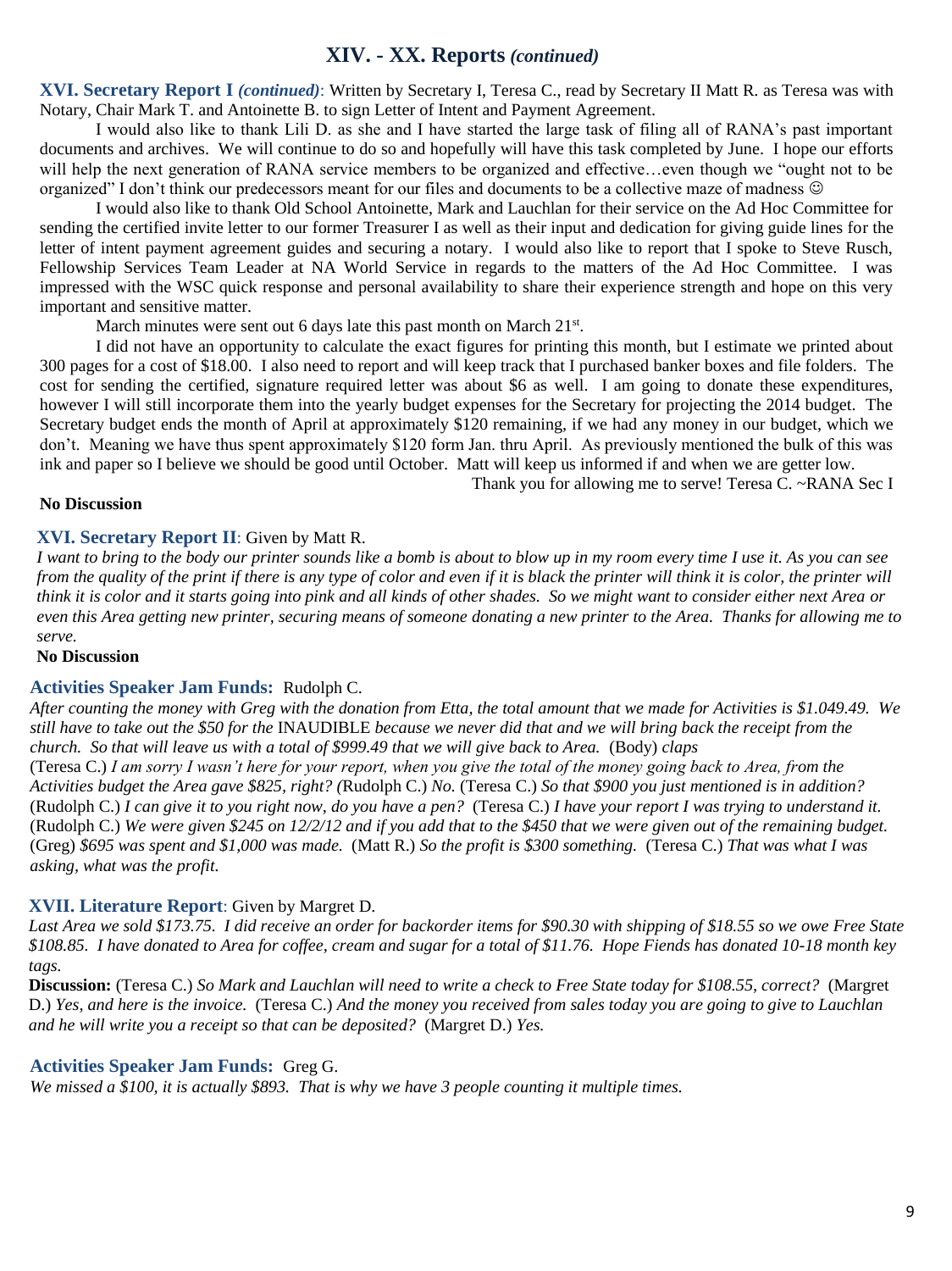### **XIV. - XX. Reports** *(continued)*

#### **XVIII. Regional Committee Member I Report**: Given by RCM I, Greg G.

*See Appendix A on page 15 – April RCM Budget*

This is the off month for the RCM Team. We will be attending the next RSC in South Boston VA on Saturday April 20<sup>th</sup>. The trip is 340 miles round trip, MapQuest print out included with my report. 20 miles per gallon equals 17 gallons @ \$3.50 per gallon comes to \$59.50. I am submitting a motion for this gas. I am also requesting re-imbursement for copies made for today's GSR Orientation in the amount of \$10/19. A check request will be a total of \$69.69. That was not planned, I swear! With the above approval of budgeted expenses, this will bring YTD expenses to \$202.49 with a balance left of \$697.51 out of \$900. I have included the excel spreadsheet of RCM Expenses with my report and have a saved copy on Dropbox. In a newly created folder labeled "RCM".

I am also passing out flyers to the GSR Assembly on April 21<sup>st</sup> from 10am to 4pm. This also will be held in South Boston VA @ Halifax Regional Hospital. Please see Agenda. If you have any questions, please see me after the meeting or ask now. ILS, Greg G.

#### **No Discussion**

**IXX. Outreach Report**: Given by Pro Temp Chair, Stephanie B.

Dear Fellow Trusted Servants,

We have nothing new to report to area. We are still struggling to get any support and therefore offering support to struggling home groups here in Fredericksburg only for now. I believe my term as Outreach Subcommittee chair has come to the end but I am will to continue on as Chairperson unless there are other nomination. Budget remains at \$100. Thank you for allowing me to serve. In Loving Service, Stephanie B.

**Discussion:** (Mark T.) *GSRs please note she is willing to stay on as Chair, but her term is up. Please announce the opening for Outreach Chair.* 

#### **XX. Public Relations (PR) Report**: Given by Chair, Kemper B

Good afternoon,

I would like to thank you all for allowing me to serve. PR Met on Sunday, March 10th at the normally scheduled time and place. Unfortunately, I was unable to attend this meeting. However, I was given a summary report from our gracious H&I Chairperson, Lavita D. At this meeting, concerning Public Relations, a decision was reached to have H&I take the lead in putting together a presentation for Fredericksburg Probation and Parole. Also, through the website, we were contacted by a Stafford County deputy that is asking to have a presentation done for a school athletic team or teams to talk to them about addiction. We will be gathering more information and discussing this prospect at our next meeting. Information is being passed along that anyone that is interested in being a part of any H&I and PR presentations please contact Lavita, Corey, Brandon, or myself and we will be happy to discuss these opportunities further. April is a tricky month due to the GSR assembly and CPRCNA in Ocean City, so we are working to try to get things together through special meetings outside of the normal "2nd Sunday of the month" meeting. I believe so far the schedule for the special meetings is that they are at the Fredericksburg Public Library on 1201 Caroline Street from 6:00-9:00pm **Every Thursday** in April. That is the 11th, 18th, and 25th of this month. Please see Lavita D. for extra information on these meetings.

There were no expenses for the month of March, so the balance remains the same. I will need to get a monetary amount for my next report when I can figure out what budget our area has or is working with. My apologies for being cloudy on this at the moment.

Our next meeting will be held at the regularly scheduled time and place on April 14th.

Lastly, I'd like to thank you all greatly for allowing me to serve as a part of this area in different facets for the last 4 years. As twisted as it may sound, Area service has helped keep me grounded throughout my recovery and has taught me humility, selfless service and accountability. Today is my fourth birthday in this program. I also began service shortly after I entered the rooms. Taking from that, it can work for anyone with some love and dedication.

In Loving Service, Kemper B. (RANA PR Chairperson)

#### **No Discussion**

**GSR Reports**: (Mark T.) *Any GSRs that would like to read their reports? None.* GSR reports NOT read at April ASC. Reports handed to Secretary II, Matt R and input for minutes below per motion 04/07-04

**ASC Group Donations:** (Lauchlan P.) *GSRs please see Greg G. to get your group donation receipts.*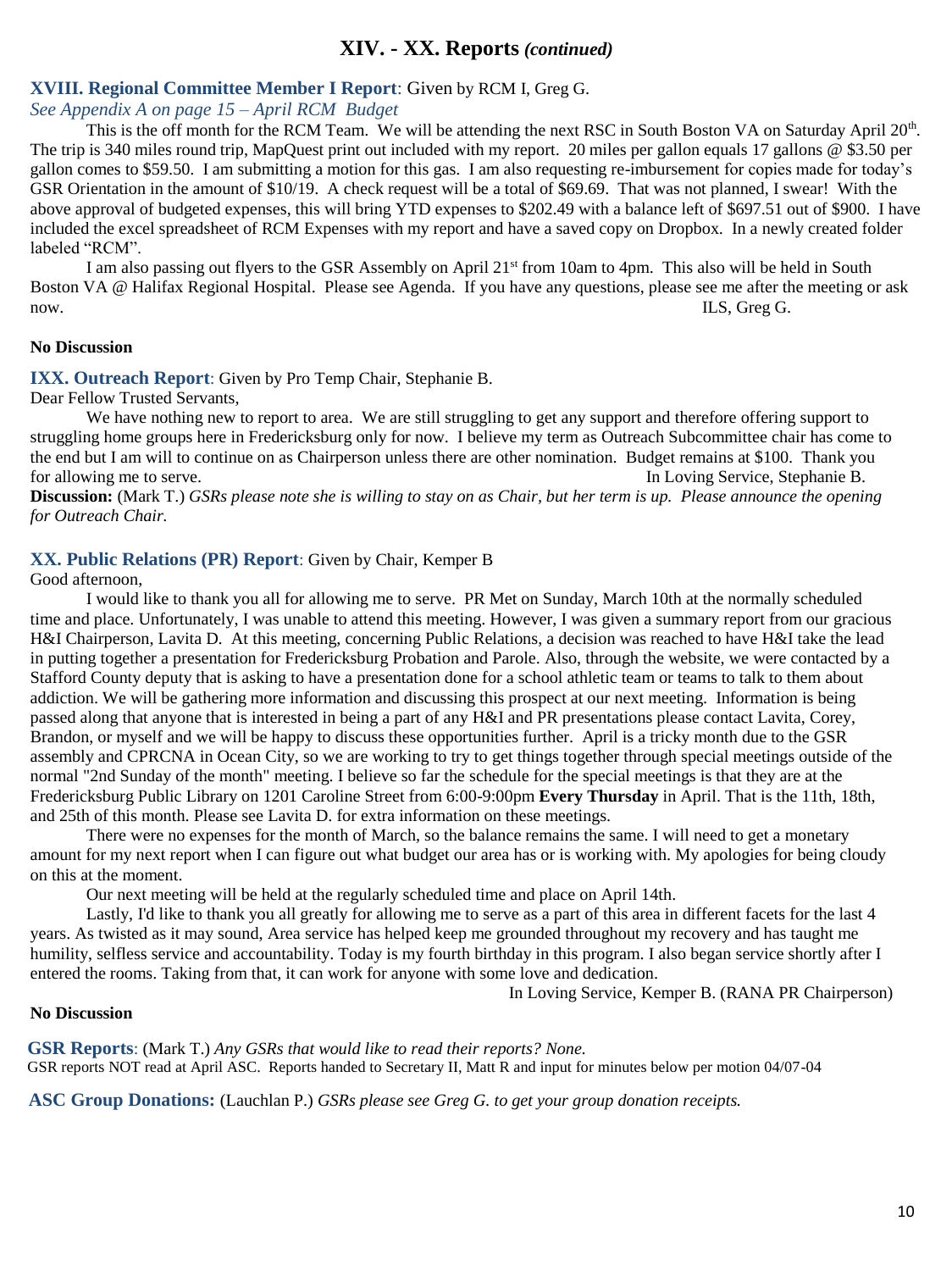## **XXI. Old Business**

### **Regional Motion:** *None this month – off month.*

### **Area Motion(s):**

A. **Motion 03/03:** Maker: Teresa C. (Secretary I) 2nd by: Kevin S.

To be reimbursed for \$148.00 for Post Office payment: 6 mos - \$128 + Late Fee = \$20. Note increase from last June by \$4/6 mos. This is an increase of \$8/year which is over the budgeted amount for the PO Box by \$56/year, budget passed at \$200, not \$256. I am willing to postpone repayment until RANA is better able to financially pay. **Intent:** To be full-self-supporting.

*VOTE: Abstaning-4, For-8, Against-0 Motion – PASSED*

**Discussion:** (Matt R.) *Reed C. stepped out.*

B. **Motion 03/03-06:** Maker: Dot G. 2nd by: Jonathan C. To perform an annual audit on checks/deposits/finances starting now, March. **Intent:** To keep an accurate recording of all monies for safety reasons/purposes. *VOTE: Abstaning-5, For-6, Against-1 Motion – PASSED*

**Discussion:** (Matt R.) *Still 12 total votes.* (Mark T.) *That is a tie, so I have to break the tie. I am against.* 

*C.* **Motion 03/03-07:** Maker: Etta F. 2nd by: John C. To add to our bylaws the annual audit for all working units of the ASC. **Intent:** To be able to have transparency for area business.

*VOTE: Abstaning-5, For-6, Against-1 Motion – PASSED*

**Discussion:** (Mark T.) *These aren't procedural votes so we need to send them back to groups.* (Teresa C.)

### **Activities Speaker Jam Funds:** Lauchlan P.

*For transparency Activities already donated their \$50 to the church, so instead of them donating \$899.43 it will actually be \$949.43. And they had 2 receipts instead of one.*

(Teresa C.) *The Bylaws, under section 5 procedures, count of abstentions. If half or more of voting members abstain then motion automatically goes back for a second group vote. Those votes are not half or more, 5 is not half or more.* (Matt R.) *5 is not half of 12.* (Teresa C.) *For Abstaning-5, For-6, Against-1, doesn't those motion pass?* (Body) *okay, yes.* (Teresa C.) *So these motions pass and are not going back to groups for a 2nd vote.* 

## **XX. New Business**

### **Regional New Business Motions:**

*No new Regional Business for March.*

**Area New Business Motions:**

**Motion 04/07-07:** Maker: Greg G. (RCM I) nd by: *Budgeted \*Budgeted* Provide \$59.50 to RCM I (Greg G.) for gas to April RSC in South Boston, VA on 4/20/13. **Intent:** 7<sup>th</sup> Tradition

**Motion 04/07-08:** Maker: Greg G. (RCM I) nd by: *Budgeted \*Budgeted* Reimburse \$10.19 to RCM (Greg G.) for copies made for April GSR Orientation. **Intent:** 7<sup>th</sup> Tradition **Discussion:** (Greg G.) *Write one check for \$69.69*

**Motion 04/07-09:** Maker: Dawn R. 2<sup>nd</sup> by: Teresa S. *\*To be voted on by groups and brought back to May ASC* All monies brought to RANA ASC will be in money order form from this day forward. (April 7, 2013). **Intent:** To ensure accountability to RANA funds.

**Discussion: Pros –** (?) *Cash is not in that persons hand.* (Teresa C.) *Personal checks typically have last names, addresses and phone numbers so not using them protects them. And money orders avoid any insufficient fund charges.* (Mark T.) *We*  don't have to have people counting all this money and re-count it at Area which saves us time and avoids accounting *mistakes.* 

(Dominic/Tee Tee/Teresa) *The money orders would be made out to RANA and only able to be deposited into the RANA bank account because they are made out to RANA.*

**Con –** (?) *Don't money orders cost money?* (?) *They are \$0.60 at Walmart.* (Tee Tee) *I've paid \$0.25 at Walmart.* (Steve S.) *They charge a percentage for the amount.* (Lauchlan P.) *7-11 around the corner sells them too.* (Johnathan) *So only one of you guys can sign it?* (Mark T.) *We would write for deposit only and put them in the bank. I don't think there is* 

11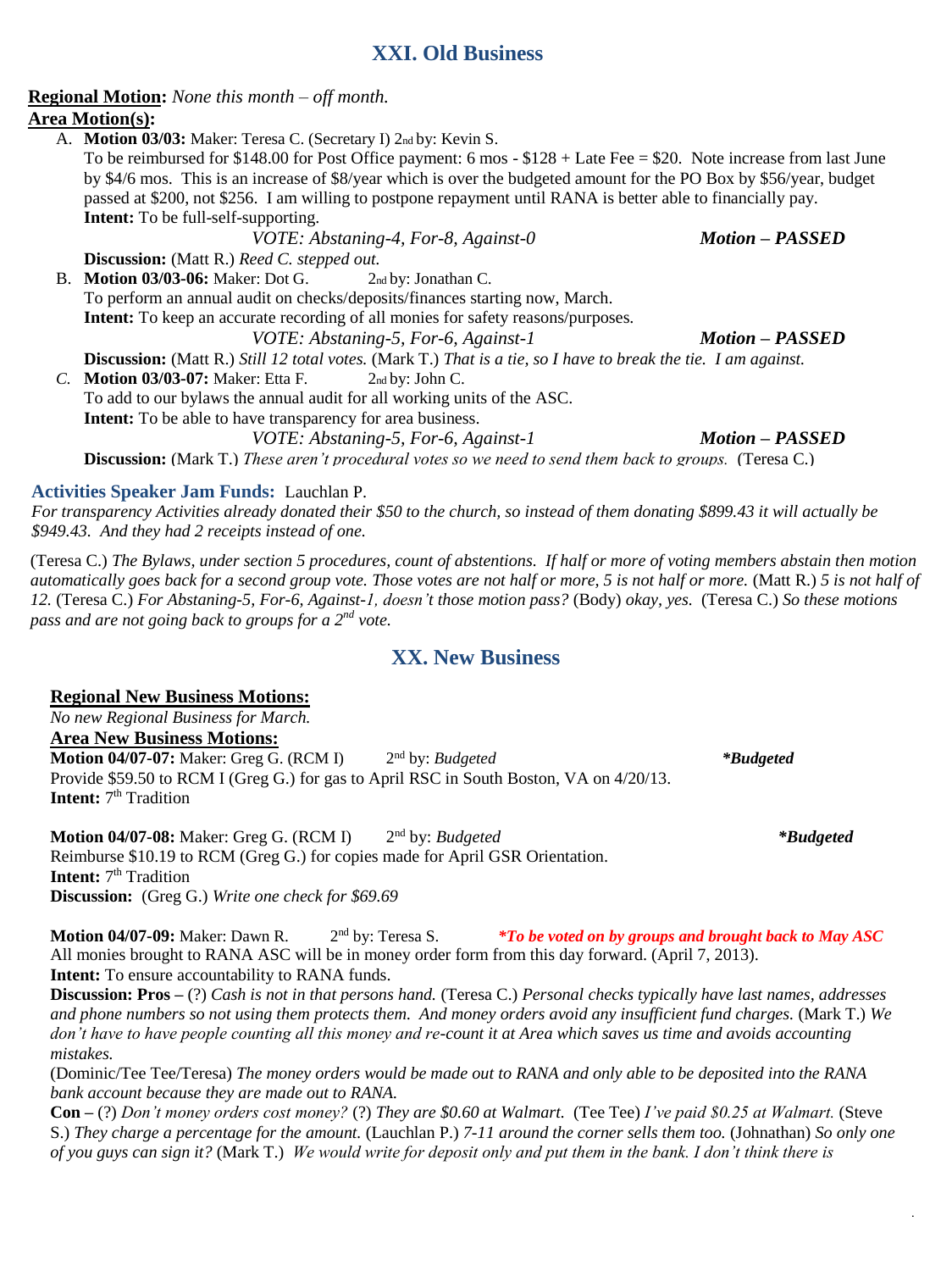### **XX. New Business** *(continued)*

#### **Motion 04/07-09: Discussion** *(continued)***:**

*completely a way to eliminated all possibilities of theft. I think the intent here is a stop-gap.* 

*Pro -* (Dawn R.) *Yes, it was just to put in place an extra layer of protection. Additional it will save on time because the amounts will be written on each money order. Yes there are always loop holes and we are addicts and yes you will have to go a little extra mile to get the money orders, so there is more accountability.*

(Nathan) *This is an FYI, usually from the Areas I've been to, nobody in the same subcommittee can sign a check. Usually you need 2 signatures. One from the Admin, chair, vice chair, secretary, treasurer, or vice treasurer and another one from that subcommittee member whether it be chair or vice chair. So it's like checks and balance. So if I am in Entertainment I can't have my chair and vice chair sign a check. This way so that when you put in for a check everything is right there and I need the check right now, this is why I need it and it is up to the two to sign it. Its kind like a safe proof thing, but checks and balances.*

*Pro -* **(**Lauchlan P.) *For your knowledge there is \$1,334 in cash collect today. That is a big amount of cash and I don't really like walking around with large amounts of cash that is my own money never mind money that isn't mine that I am responsible for. I think money orders are a great idea. Plus I don't have to have a back pack full of ones when I go to the bank because they look at me awkward.* (Body) *laughs*

(Chris R.) *For a point of clarity are we talking about just donation or literature too?* (Mark T./Teresa C.) *All money.*  (Steve S.) *Literature too? What if she doesn't have what we need?* (Lauchlan P.) *Then it will go on back order and you will pick it up the following month.* (Johnathan) *Except for the basket, right?* (Teresa C.) *Yes, that is the money you personally choose to donate at RANA on the day of Area.* (Greg G.) *Money orders would be made out to R.A.N.A..*

**Motion 04/07-10:** Maker: Etta F. 2 2<sup>nd</sup> by: Teresa S. *\*To be voted on by groups and brought back to May ASC* That a calendar be set up for all groups who wish to participate in fundraisers to aid the Area from now until fiscal year end.

**Intent:** To fundraise for RANA and to make sure there is communication so that there is no overlap that could affect attendance.

**Discussion:** (Mark T.) *Are you suggestion that this be put into the Bylaws?* (Etta F.) *No, I am suggesting it go back to groups. A lot of groups have been saying they want to do fund raisers and Area can't tell groups what to do, so we could organize a calendar and ask those who are willing to be a part of to see if they would jump in and pick a month. Some home groups have already done it. But maybe if each home group would commit to a fund raiser, whether it is a pot luck dinner or whatever they could to be able to raise some funds to put back into the coffer here. By doing it by calendar there is no overlap so we can actually participate in our own fundraisers.* (Mark T.) *Everyone get that? This motion is about setting up fund raisers so that they aren't on the same weekend from two different groups.*  Chair asked for Pros and Cons – none were given by body.

**Motion 04/07-11:** Maker: Etta F. 2 2<sup>nd</sup> by: Teresa C. *\*Procedural* That the Secretary shops for a low cost but adequate printer not to exceed \$200 and to bring back the bids to Area. **Intent:** To have adequate machinery to fulfill the service position

*VOTE: Abstaning-0, For-11, Against-0 Motion – PASSED* **Discussion:** (Etta F.) *This is simply to do the research for cost for a printer that will fit our needs, not to buy it. We can get the pricing so we know what we are looking at.* (Casey L.) *I have a printer I can donate.* (Teresa C.) *The deal with the Area printer is it needs to be able to print at high capacity with decent quality or it doesn't make sense because the task is pretty daunting. The costs also needs to be low for ink. So if the printer you want to donate can do that great. Pro -* **(**Mark T.) *We will know what the hard costs are before we buy. We will all get a say in what kind of printer we get. Con -* **(**Teresa C.) *Yes that I have to do it.* (Matt R.) *I will do it, it my job I'm the printer person.* (Matt R.) *Eleven is now our quorum because Dawn is gone.* 

## **XXI. Elections for Open Positions**

\*Policy Chair \*VRCC Director \*Treasurer I \*Outreach Chair \*Outreach Vice Chair *\*See your copy of the Bylaws for qualifications*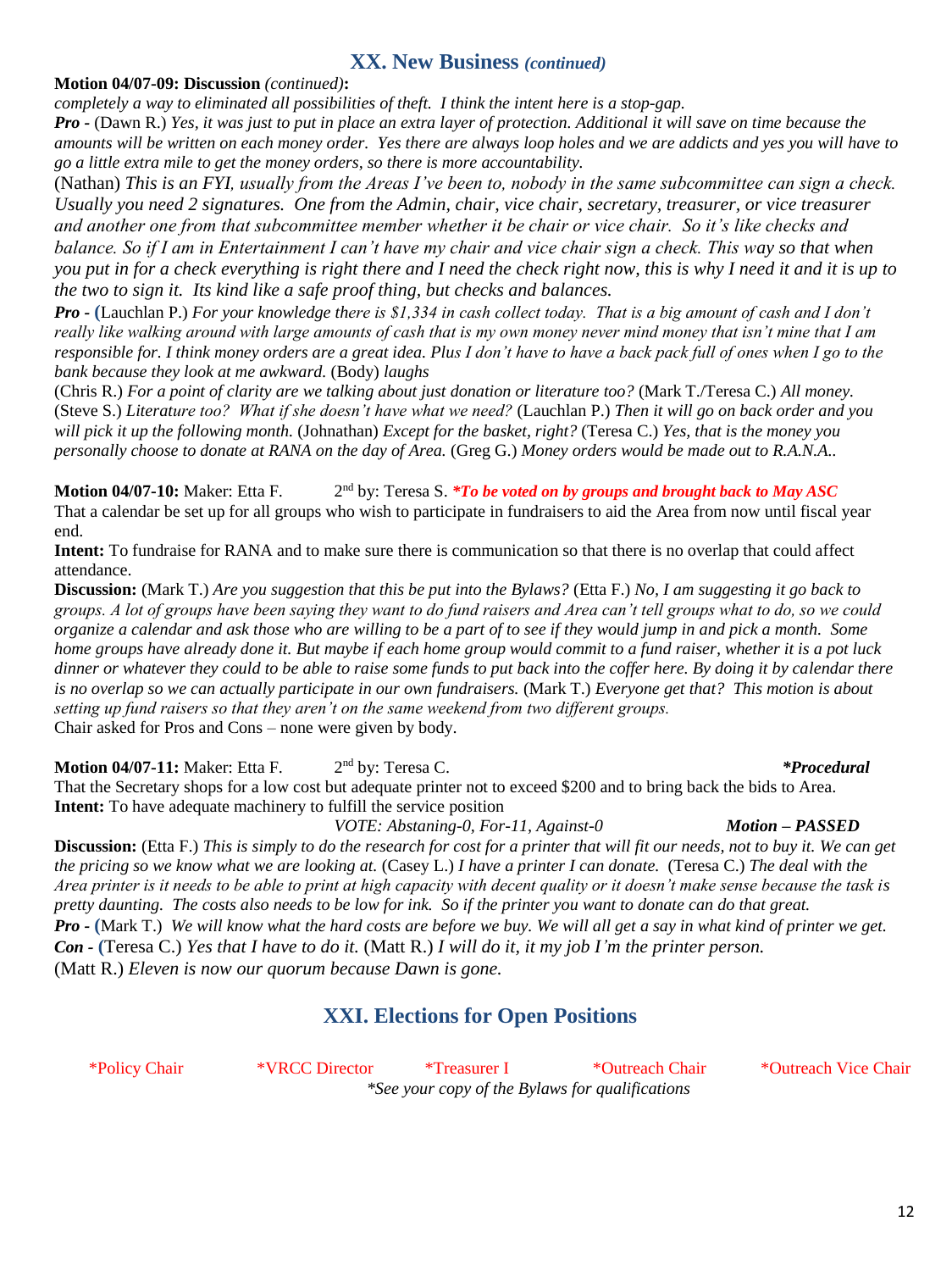### **XXI. Elections for Open Positions** *(continued):*

**Nomination Motion 04/07-12:** Maker: Chris 2<sup>nd</sup> by: Steve Nominate Kenny for **VRCC Director**

nd by: Steve *\*Procedural*

**Intent:** To fill position with qualified and will to serve member

**Qualifications:** 4 years clean, working knowledge of the 12 steps, 12 traditions and 12 concepts. Has a NA Sponsor who has a sponsor. Has adequate transportation and laptop for note taking. Prior service – Have completed all previous service commitments. GSR – 1 year Clean Acres area The Focus Group, 1 year Rappahannock Area The Set it Off Group. Treasurer – 1 year Rappahannock Area The Set it Off Group, 1.5 years Rappahannock area The Man up to the Flat book Group.

Mail handler – 6 months for the Central Atlantic Region. Assisted in the cash count for VRCC at the AVCNA in Newport News VA. Assisted with Convention information and Hospitality Committees when RANA hosted the AVCNA in Fredericksburg.

Interested member attending RSC, Autonomy Zonal Forums (helped set up) and World Wide Workshops in Boston Mass. And Baltimore Maryland.

**Discussion:** Kenny accepted nomination. Mark T. read the Qualification & Duties. All qualification were met. (Teresa C.) *Are you okay with paying out of pocket as RANA does not have a budget for VRCC Director? Gary had a big enginee in his car and he paid out of pocket.* (Mark T.) *It is not every month Kenny, and there is a budget at the VRCC with reimbursements monies. I never requested any when I served but there is funds for that.* (Kenny) *Yes, I am okay paying and I have a BIG truck with a BIG motor in it.*

**Motion 04/07-13:** Maker: Greg G. 2 2<sup>nd</sup> by: Steve S. *\*Procedural* To extend Area **Intent:** To complete business *VOTE: Abstaning-0, For-11, Against-0 Motion – PASSED* **No Discussion Nomination Motion 04/07-12** *(continued)***:** Maker: Chris 2 2<sup>nd</sup> by: Steve *\*Procedural* Nominate Kenny for **VRCC Director** *VOTE: Abstaning-0, For-10, Against-1 Motion – PASSED CONGRADULATIONS!*

**Nomination Motion 04/07-14: Maker: Dominic** 2<sup>nd</sup> by: Steve S. *\*Procedural* Nominate Greg G. for **Treasurer I** as Rudolph C. is willing to fill RCM position as Greg would have to step down as RCM I.

**Intent:** To fill position with qualified and will to serve member

**Qualifications:** *Over 9 years clean, currently your RCM I, I have been your RCM before. I have been the Area Secretary, Regional Secretary, served as Regional Treasurer for over a year in an emergency situation when the current Treasurer just walked out. I am currently the Alt. Treasurer for the Monday night In It to Win It group. I think I have held the Treasurer position at 4 different home groups over the years. I have a sponsor, I am working steps. I have knowledge of the Treasurer's Workbook. I have a job. I can balance a checkbook. I do have expenses but I don't have any debts.* **Discussion:** (Greg G.) *I have spoken to Rudy, I am one year into a two year term as your RCM I. Rudy and I had a long conversation and we haven't really heard of anyone willing to step up I had briefly mentioned that I would do it. But I can't hold two positions at the same time so I would have to resign as your RCM I. Rudy said he would step up and be the RCM I and then the RCM II position would be open if in fact that is what this body wanted to do. If this body doesn't want me to do that then I perfectly understand that and I am more than willing to serve out my term as RCM I.*  (?) *Do you have a felony for fraud?* (Greg G.) *No, not for fraud.* (Johnathan) *Does Rudy have the qualifications for RCM I?*  (Greg G.) *He does, but he doesn't just get the position. The GSRs would have to vote him in. Technically what would need to happen is that we would both have to resign, then someone would need to nominate him for RCM I. Or someone else is nominated and he remains as the RCM II.* (Mark T.) *Are you willing to server Pro-Temp until we can straight this out? Rudy is not here is why I am suggesting it.* (Greg G.) *You can take my word that he would be willing to step up, but I can serve as Pro-Temp. Whatever is best for this body?* (Teresa C.) *Do you have the willingness to read and follow the WSC Treasurer Handbook? I say that because our Bylaws are only 18 or so pages and folks have a hard time reading and following it. It is frustrating when I hear something going on at Area and I have to look it up because we at Area don't know our own Bylaws. The Handbook is thick and has lots more information, however if it is followed then I seriously doubt that all of what is in that handbook would need to be followed. As we don't have a Policy Chair I want to make sure that the next Treasurer is going to use and follow the Treasurer Handbook.* (Greg G.) *Yes. I have read the handbook. Secondly, do you have the willingness to use the report format that Lili used or something similar with a scan of the deposit slip? Not that you have to but that did make the minutes easier to compile as it was a simple 1 page add in for the report.*  (Greg G.) *I am willing to do what is best for accountability purposes.*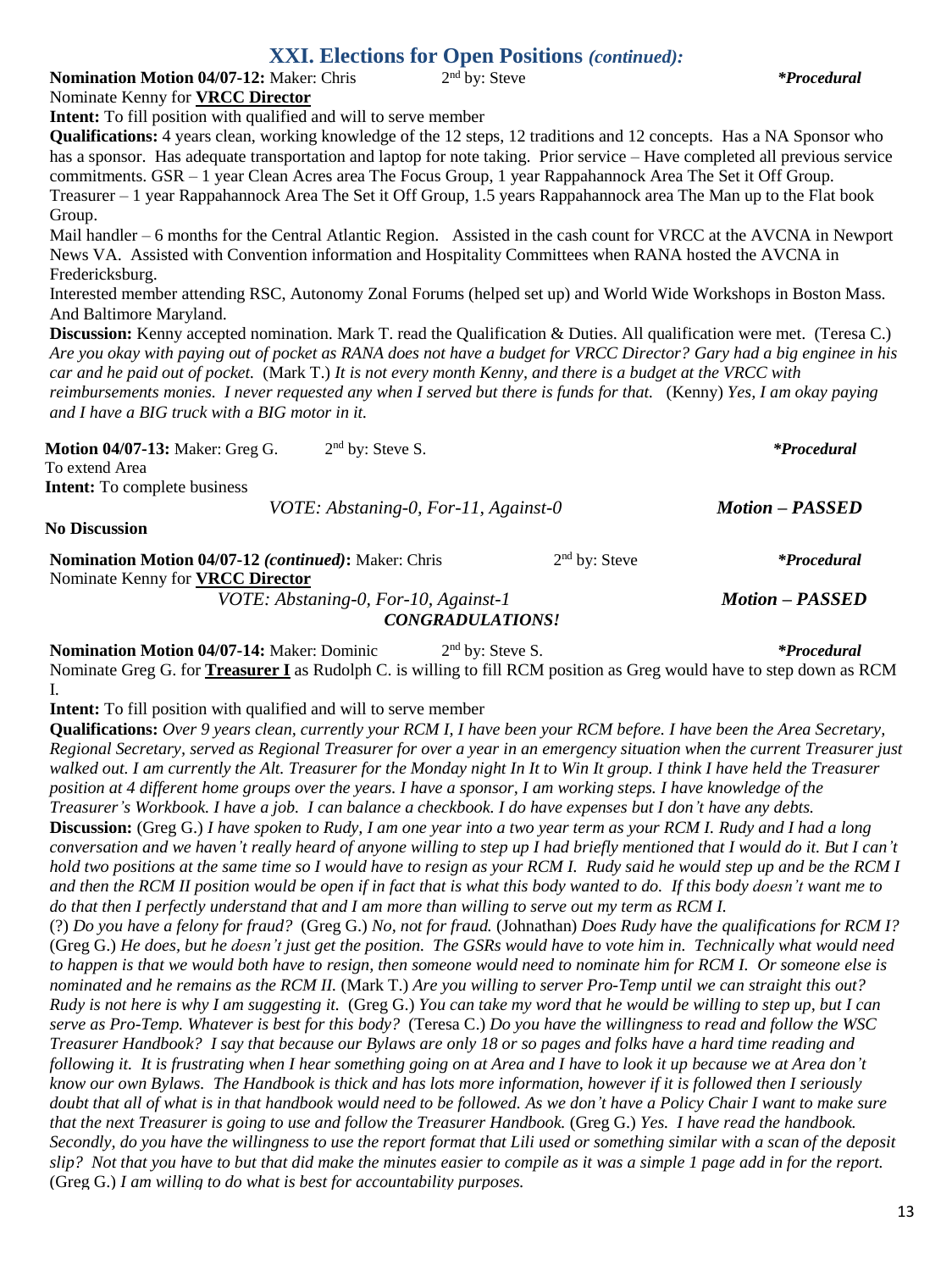## **XXI. Elections for Open Positions** *(continued):*

### **Nomination Motion 04/07-14:**

Nominate Greg G. for **Treasurer I Discussion** *(continued):* (Greg G.) *I have no problem using excel or the report Lili use, I would like to have some leeway to improve upon it, if it can be. Of course, not only copies of the deposits slips but the real deposit slips as well. I will bring those in and have those available. I have a really good ideas, at least I think they are good as far as, well certainly all the measures will be put in place for accountability and audit. So in answer to all of your questions, yes.* (Teresa C.) *One more question. I currently at my house have a pile of paperwork that is of this Area's. There is a lot of things that have not yet been filed for the Treasurer going back a few years. If you are elected to the position of Treasurer do you have the willingness and will you file as you go?* (Greg G.) *Yes, for those of you that don't know me or haven't served with me I am pretty OCD.* (Teresa C.) *Thank you. I just want to clarify because filing month by month is part of the job so it is not a mess for the next person.* (Mark T.) *So Greg you can't hold both positions, correct?* (Greg G.) *Correct* (Mark T.) *I don't know if it is prudent for us to say "I quit" as RSC, right?* (Greg G.) *I understand what you are saying. I think going into to this RSC Meeting on April 21st , whether or not you ask me to resign I am going anyway by myself or with Rudy. If I wrote my resignation*  today, then I would cease to be the RCM I and Rudy would then be the acting RCM I as RCM II. I was already written a check *from the RCM budget so I am still going to go, but if you want me to serve as Pro-Temp until next month that's fine.* (Mark T.) *So you don't have any qualms about do that instead of addressing that at the Regional meeting?* (Greg G.) *No, not at all. Rudy and I work together as a team so it is not just one of us writing the reports or presenting. Rudy is more than capable and willing to step up.* (Mark T.) *Reads qualifications for Treasurer I from Bylaws.*

*VOTE: Abstaning-0, For-10, Against-0 Motion – PASSED*

*CONGRADULATIONS!* 

Nomination Motion 04/07-16: Maker: Lauchlan P. 2<sup>nd</sup> by: Dominic E. *\*Procedural* Nominate Nathan W. for **Policy Chair**.

**Intent:** To fill position with qualified and will to serve member

**Qualifications***: 11 years 5 months clean, I have been a GSR for the past 6 months. I have been a RCM, Area Chair for NORVANA and Montgomery County which is in CPRC. I have been a BOD and Chair for Entertainment for the CPRCNA Convention. I have a sponsor that has a sponsor that has a sponsor, have a working knowledge of the 12, 12 and 12. I am willing to serve.*

**Discussion:** (Matt R.) *Being that you do live in Northern Virginia are you committed to come to every Area?* (Nathan) *Yes, I only live 32 miles from here. NORVANA is in Northern Virginia but I live in Lorton.* (Teresa C.) *In my experience, the former Area I lived in, Policy met before Area. How do you for see holding Policy Subcommittee meetings and how to expect the committee to function?* (Nathan) *I am just going to be honest, so if I step on toes don't get upset. Those that know me, know that I speak the truth. Sitting at this Area right now, I do see a lot of problems as far as the policy go. Just the way that business is being done. I think that if I am elected Chair what I would like to do is first to come see how business is being done, take notes and bring it back to my subcommittee and then probably begin to put in motions to change policy especially when it comes to the Admin and Sub-committees. Because right now I just see a big mess. Also when it comes with the Treasurer as a whole. So that would be like my plan. I do have the experience and it is just about giving back. I understand that like is a "young area" and if I give experience than I am willing to do it.* (?) *The changes you are proposing to make have you seen them work in other Areas.* (Nathan) *I have seen them work in NORVANA and Montgomery Areas. It is more revisions of checks and balances within the ASC itself.* (Mark T.) *Understand that is as a committee and we the Area will vote on said revisions.* (Casey L.) *How would people on the subcommittee work, would you be bring people from our Area?* (Nathan) *Oh yea, people from this Area.* 

#### **Nomination Motion 04/07-15:** Maker: Casey L. 2

2<sup>nd</sup> by: Brandon H. *\*Procedural* 

Nominate Antoinette B. (Old School) for **Policy Chair**.

**Intent:** To fill position with qualified and will to serve member

(Mark T.) Reads Bylaw Qualifications to both nominees. Both accepted nominations.

**Qualifications:** *I was the Secretary for 5 years, Vice Chair for 2 years and Chair for 1 year for the Tidal water Area. For the Peninsula Area, I was Secretary for 3 years, Vice Chair for 2 years and Chair for 1 year. I served in H&I for 16 years. I only have 10 years experience as a GSR. I have over 31 years clean. I have a sponsor that has a sponsor, who has a sponsor, who has a sponsor.* 

**Discussion:** No Questions for Antoinette B.

## **Letter of Resignation from RCM I:** Written and read by current RCM I, Greg G.

*Dear RANA ASC Committee, Per the discussion of RANA GSRs I am resigned as RCM I to become the newly elected Treasurer I. This resignation is effect as of today, 4/7/13. Sincerely, Greg G.*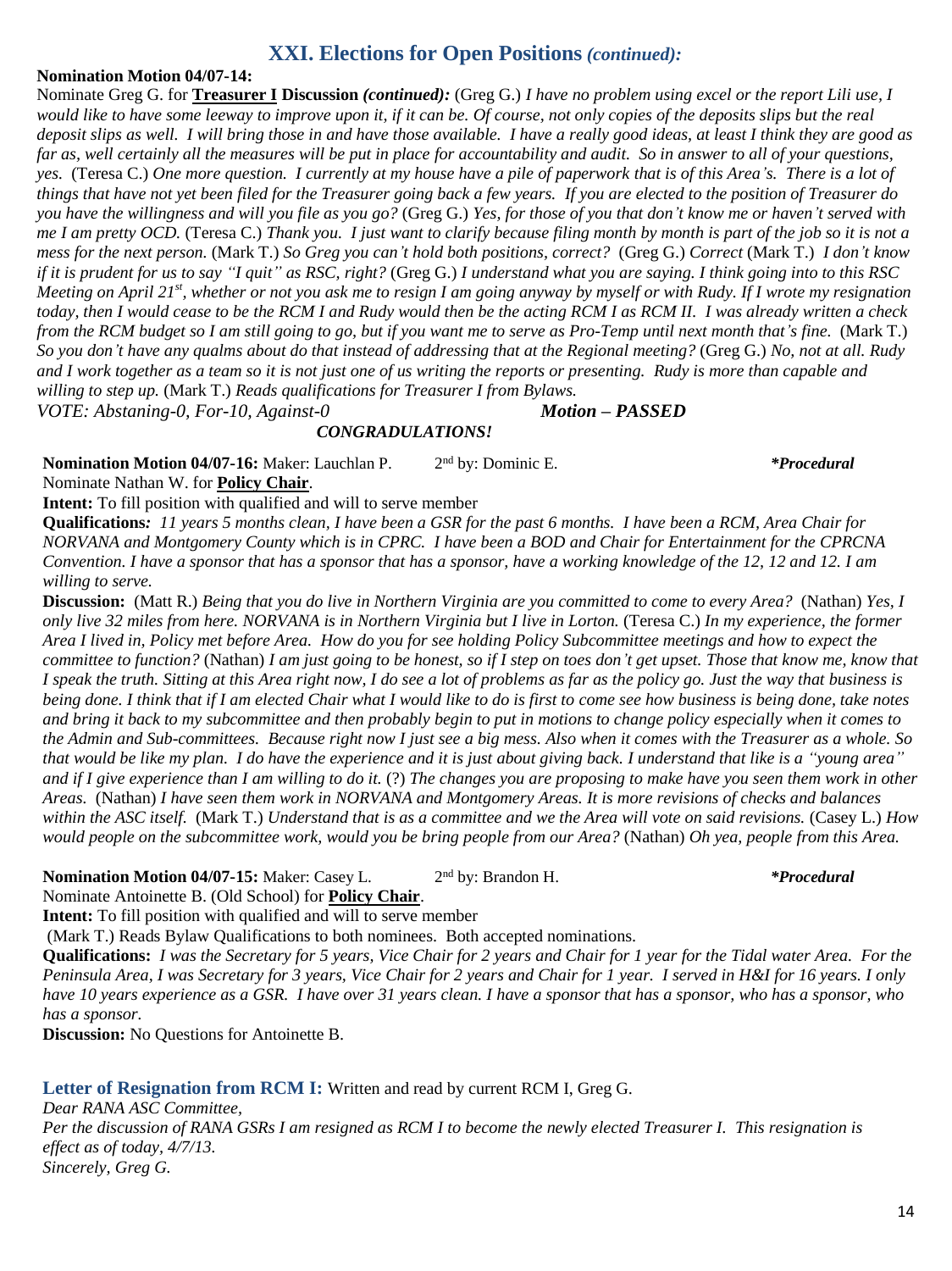# **XXI. Elections for Open Positions** *(continued):*

| Nomination Motion 04/07-15: Nominate Antoinette B. (Old School) for Policy Chair.                                               |                                |                        |
|---------------------------------------------------------------------------------------------------------------------------------|--------------------------------|------------------------|
| VOTE: Abstaning-2, For-2, Against-7                                                                                             |                                | <b>Motion - FAILED</b> |
| <b>Nomination Motion 04/07-16:</b> Nominate Nathan W. for <b>Policy Chair.</b>                                                  |                                |                        |
| VOTE: Abstaning-2, For-5, Against-4                                                                                             |                                | <b>Motion - PASSED</b> |
| <b>CONGRADULATIONS!</b>                                                                                                         |                                |                        |
| Nomination Motion 04/07-17: Maker: Casey L.                                                                                     | 2 <sup>nd</sup> by: Dominic E. | <i>*Procedural</i>     |
| Nominate Stephanie B. to continue to serve as <b>Outreach Chair</b> for second term by acclimation; May 2013 – April 2014.      |                                |                        |
| Intent: To fill position with qualified and will to serve member.                                                               |                                |                        |
| <b>Discussion:</b> Stephanie accepted nomination for second term. Waived readings of qualification. (Teresa C.) She still needs |                                |                        |
| help, she need people to serve on the Outreach subcommittee.                                                                    |                                |                        |
| VOTE: Abstaning-0, For-8, Against-0                                                                                             |                                | <b>Motion - PASSED</b> |
| <b>CONGRADULATIONS!</b>                                                                                                         |                                |                        |

# **XXII. Adjournment & Serenity Prayer**

| <b>Motion 04/07-16: Maker: Chris R.</b> | $2nd$ By: Casey L. | <i>*Procedural</i> |
|-----------------------------------------|--------------------|--------------------|
|-----------------------------------------|--------------------|--------------------|

Motion to Close

*VOTE: Abstain- 0, For-9, Against – 0 Motion – PASSED*

7:08pm

# **Appendix A. –***April RCM Budget. \*See RCM Report on page 10.*

|           | Α        | B                                         | C                        | D | E.         | $F -$ | G                           | H        |  |
|-----------|----------|-------------------------------------------|--------------------------|---|------------|-------|-----------------------------|----------|--|
| 1         |          | <b>RCM TEAM</b><br>2013 BUDGETED EXPENSES |                          |   |            |       |                             |          |  |
| 2         |          |                                           |                          |   |            |       | annual budget: \$900.00     |          |  |
| 3         |          |                                           |                          |   |            |       | remaining balance: \$767.20 |          |  |
| 4         |          |                                           |                          |   |            |       |                             | \$132.80 |  |
| 5         | when     | transaction                               | how                      |   | amount     |       | balance                     |          |  |
| 6         | january  | Printing                                  | funds from<br>Sec Budget |   | 25.50<br>s |       | \$ 874.50                   |          |  |
| 7         | february | Copies for GSR Orientation & Gas          | <b>RANA Check</b>        |   | 80.30<br>s |       | \$794.20                    |          |  |
| 8         | march    | Gas to RSC                                | <b>RANA Check</b>        |   | 27.00<br>s |       | \$767.20                    |          |  |
| 9         | april    |                                           |                          |   |            |       | 767.20<br>s                 |          |  |
| 10        | may      |                                           |                          |   |            |       | s<br>767.20                 |          |  |
| 11 june   |          |                                           |                          |   |            |       | 767.20<br>s                 |          |  |
| $12$ july |          |                                           |                          |   |            |       | \$767.20                    |          |  |
| 13        | august   |                                           |                          |   |            |       | \$767.20                    |          |  |
| 14        |          |                                           |                          |   |            |       | 767.20<br>s                 |          |  |
| 15        | sept     |                                           |                          |   |            |       | 767.20<br>s                 |          |  |
| 16        | sept     |                                           |                          |   |            |       | 767.20<br>s                 |          |  |
| 17        | october  |                                           |                          |   |            |       | \$767.20                    |          |  |
| 18        | november |                                           |                          |   |            |       |                             |          |  |
| 19        | december |                                           |                          |   |            |       |                             |          |  |
| 20        |          |                                           |                          |   |            |       |                             |          |  |
| 21        |          |                                           |                          |   | \$132.80   |       |                             |          |  |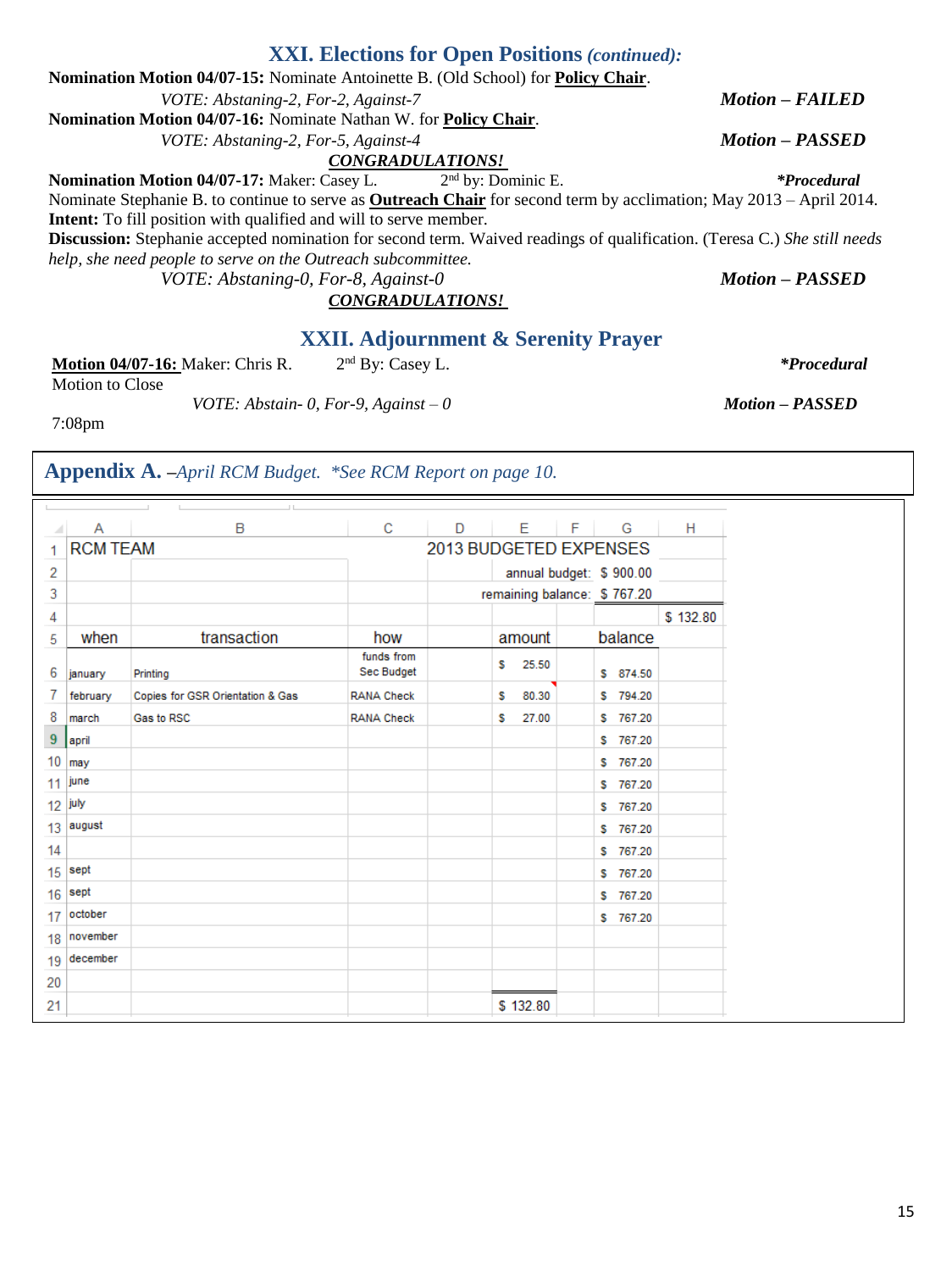# **Appendix B. Group Service Representative (GSR) Reports**

GSR reports NOT read at April ASC. Reports handed to Secretary II, Matt R and input for minutes below per motion 04/07-04

| <b>HOME GROUP</b>                                                                                                                                                                                                                                                                                                                                                                                                                                                                                              | <b>GSR/ALT</b>                          | <b>DAYS AND TIMES</b><br>OF MEETINGS |                | # AVG. WKLY<br><b>ATTENDANCE</b> /<br><b>NEWCOMERS</b> | <b>GROUP</b><br><b>DONATION</b> | LIT.<br><b>ORDER</b> |  |  |  |
|----------------------------------------------------------------------------------------------------------------------------------------------------------------------------------------------------------------------------------------------------------------------------------------------------------------------------------------------------------------------------------------------------------------------------------------------------------------------------------------------------------------|-----------------------------------------|--------------------------------------|----------------|--------------------------------------------------------|---------------------------------|----------------------|--|--|--|
| 1. Set it Off                                                                                                                                                                                                                                                                                                                                                                                                                                                                                                  | Jonathan C. - GSR                       | Sun. 7 - 8:15pm                      | 3              | $15/4 - 7$                                             | \$0.00                          | \$12.00              |  |  |  |
| We are in need of home group members and financial support. We have changed our format and are in the process of creating by-laws                                                                                                                                                                                                                                                                                                                                                                              |                                         |                                      |                |                                                        |                                 |                      |  |  |  |
| and guidelines fr our group. Ashley C was elected Alt. GSR and treasurer<br>*Needs help & support.                                                                                                                                                                                                                                                                                                                                                                                                             |                                         |                                      |                |                                                        |                                 |                      |  |  |  |
| 2. Who Wants to Live                                                                                                                                                                                                                                                                                                                                                                                                                                                                                           | Michelle G - GSR<br>Alt. GSR - none     | Mon. - Fri.12 - 1:00pm               | 40             | 140/6                                                  | \$131.28                        | \$85.90              |  |  |  |
| Our homegroup is still in need of an Alternate GSR and a treasurer. We had a big increase in newcomer attendance in the last 3 weeks. In                                                                                                                                                                                                                                                                                                                                                                       |                                         |                                      |                |                                                        |                                 |                      |  |  |  |
| the process of trying to get as many homegroup memebers together, to have a meeting on building strong homegroups to support better                                                                                                                                                                                                                                                                                                                                                                            |                                         |                                      |                |                                                        |                                 |                      |  |  |  |
| unity of the home group.                                                                                                                                                                                                                                                                                                                                                                                                                                                                                       |                                         |                                      |                |                                                        |                                 |                      |  |  |  |
| 3. In It to Win it                                                                                                                                                                                                                                                                                                                                                                                                                                                                                             | Sarah K.- GSR<br>Casey L. - Alt. GSR    | Mon. 7:00 - 8:30pm                   | 12             | $60 - 70/3$                                            | \$0.00                          | \$0.00               |  |  |  |
| Spring Fling 4/29 from 4-9pm. T-shirts for sale \$15 and suggested donation is \$5, all proceeds go to area. Group is doing well.                                                                                                                                                                                                                                                                                                                                                                              |                                         |                                      |                |                                                        |                                 |                      |  |  |  |
| Maintaining attendance                                                                                                                                                                                                                                                                                                                                                                                                                                                                                         |                                         |                                      |                |                                                        |                                 |                      |  |  |  |
| Group Anniversaries: Casey L. & Matt R 4/29 1 year, Kim K. 5/13 4 years                                                                                                                                                                                                                                                                                                                                                                                                                                        |                                         |                                      |                |                                                        |                                 |                      |  |  |  |
| 4. Hope Fiends                                                                                                                                                                                                                                                                                                                                                                                                                                                                                                 | $GSR - Chris R$                         | Tue. 7 - 8:15pm                      | 5              | 40/4                                                   | \$13.00                         | \$20.45              |  |  |  |
|                                                                                                                                                                                                                                                                                                                                                                                                                                                                                                                | Kevin S. - Alt. GSR                     |                                      |                |                                                        |                                 |                      |  |  |  |
| Attendance is up. Average of 40 people. We are now down to 2 officers: 2 inexperienced members. Our donation average is \$15. We<br>were planning to do a game night between the 7pm and 10pm Friday night meetings once a month, but at this time only 2 homegroup<br>members can serve at that time. If anyone could help our homegroup with this monthly please see Corey C. (Note: Activities has pledged<br>support by service on this, but are not due to plan with them until next activities meeting.) |                                         |                                      |                |                                                        |                                 |                      |  |  |  |
| 5. Standing by Recovery                                                                                                                                                                                                                                                                                                                                                                                                                                                                                        | <b>Steve S.- GSR</b><br>Alt. GSR - none | Tue. $7:30 - 8:30$ pm                | 15             | $15/2 - 3$                                             | \$0.00                          | \$40.10              |  |  |  |
| Group is strong. We have noticed an increase in the last 2 months of newcomers which is greatly welcomed. We are in the process of<br>designating specific positions and responsibilities to specific people. We run smoothly with people stepping up, but I believe designation<br>should be done. The group voted not unanimously to give no donation until additional information comes back to the group that finances<br>are under control.                                                               |                                         |                                      |                |                                                        |                                 |                      |  |  |  |
| 6. Clean Works                                                                                                                                                                                                                                                                                                                                                                                                                                                                                                 | Dot G. - GSR<br>Alt. GSR - none         | Wed. 7 - 8:00pm                      | 6              | $45 - 55/2 - 3$                                        | \$0.00                          | \$0.00               |  |  |  |
| Nothing to report                                                                                                                                                                                                                                                                                                                                                                                                                                                                                              |                                         |                                      |                |                                                        |                                 |                      |  |  |  |
| Group Anniversaries: None                                                                                                                                                                                                                                                                                                                                                                                                                                                                                      |                                         |                                      |                |                                                        | *Needs help & support.          |                      |  |  |  |
| 7. The Lie Is Dead                                                                                                                                                                                                                                                                                                                                                                                                                                                                                             |                                         | Wed. 7 - 8:15pm                      | $\mathcal{L}$  | $\sim$                                                 | \$0.00                          | \$0.00               |  |  |  |
| ** Absent at Area 3 or more consecutive months**                                                                                                                                                                                                                                                                                                                                                                                                                                                               |                                         |                                      |                |                                                        | *Needs help & support.          |                      |  |  |  |
| 8. Start Living Group                                                                                                                                                                                                                                                                                                                                                                                                                                                                                          | John C. - GSR<br>Angie K.- Alt. GSR     | Thu. 7 - 8:00pm                      | 8              | 10/1                                                   | \$11.00                         | \$0.00               |  |  |  |
| Group is doing well, great leadership. 8 of 10 are home group members.                                                                                                                                                                                                                                                                                                                                                                                                                                         |                                         |                                      |                |                                                        |                                 |                      |  |  |  |
| Group Anniversaries: None                                                                                                                                                                                                                                                                                                                                                                                                                                                                                      |                                         |                                      |                |                                                        |                                 |                      |  |  |  |
| 9. Freedom from Bondage                                                                                                                                                                                                                                                                                                                                                                                                                                                                                        | $Kelly - GSR$                           | Thur. 8 - 9:00pm                     | 7              | $15 - 20/4 - 5$                                        | \$25.00                         | \$0.00               |  |  |  |
| I talked to the church and found out that we officially do not need a new meeting space. In fact we were never asked to leave. So, we will<br>indefinitely be staying at our regular meeting space and I've already contacted Kemper to update the website so there is no further<br>confusion.<br>Group Anniversaries: None reported                                                                                                                                                                          |                                         |                                      |                |                                                        |                                 |                      |  |  |  |
| 10. Man Up to the                                                                                                                                                                                                                                                                                                                                                                                                                                                                                              | $Open - GSR$                            | Thur. 7 - 8:30pm                     | 10             | $30 - 40/3$                                            | \$0.00                          | \$9.00               |  |  |  |
| Flatbook                                                                                                                                                                                                                                                                                                                                                                                                                                                                                                       | Julie C./Dawn B.<br>$-$ Alt GSR         |                                      |                |                                                        |                                 |                      |  |  |  |
| Our group is doing well. We have a lot of anniversaries coming up. We are making our way through the step working guide. Overall- the<br>group is doing great. We are still in the process of planning our Speaker Jam.<br>Group Anniversaries: Dawn R. & Kemper B. 4 years on 4/18                                                                                                                                                                                                                            |                                         |                                      |                |                                                        |                                 |                      |  |  |  |
| 11. New Beginnings                                                                                                                                                                                                                                                                                                                                                                                                                                                                                             | Tee Tee - GSR                           | Fri. $7 - 8:15$ pm                   | $\overline{7}$ | 50/5                                                   | \$10.00                         | \$0.00               |  |  |  |
| Our group is doing well; there are more newcomers that are coming to the meeting. Other than that there are no new changes<br>Group Anniversaries: None                                                                                                                                                                                                                                                                                                                                                        |                                         |                                      |                |                                                        |                                 |                      |  |  |  |